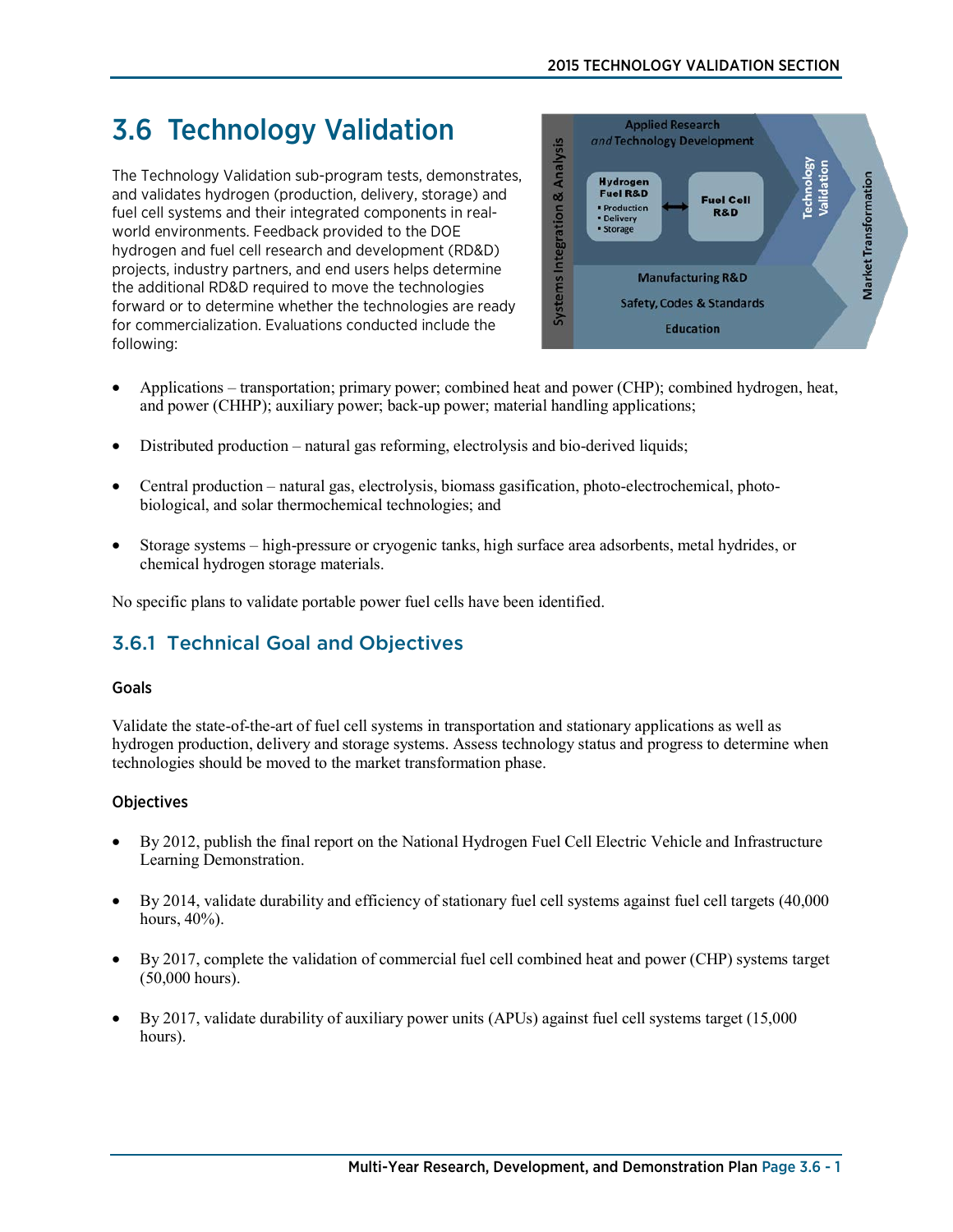- By 2019, validate hydrogen fuel cell electric vehicles with greater than 300-mile range and 5,000 hours fuel cell durability. Validate a hydrogen fueling station capable of producing and dispensing 200 kg  $H<sub>2</sub>/day$  to cars and/or buses.
- By 2020, validate large-scale systems for grid energy storage that integrate renewable hydrogen generation and storage with fuel cell power generation by operating for more than 10,000 hours with a round-trip efficiency of 40%.

# 3.6.2 Technical Approach

Hydrogen and fuel cell technology projects share a common approach for demonstration and validation. Projects in Technology Validation are both "learning demonstrations" to help guide and manage the hydrogen and fuel cell component and materials research and development activities, and a validation of the technology under real-world operating conditions against durability and performance targets. The projects are 50/50 costshared between the government and industry, which may include fuel cell system manufacturers, automobile manufacturers, energy companies, suppliers, universities, state governments, and end-users. Extensive data are collected on systems operated in real-world conditions as they would be if they were sold or leased commercially. Laboratory data may be collected only to augment real-world data collection. Data collected through Technology Validation provides the most accurate assessment of technology readiness and the risks facing continued government and industry investment.

The Technology Validation sub-program focuses its efforts on both stationary applications for residential and commercial power and transportation applications including fuel cell buses, fuel cell electric vehicles, and support equipment. Technology Validation is also involved in the demonstration and validation of hydrogen fueling equipment. The sub-program leverages its testing and demonstration projects to obtain important data and provide technical analyses. In working with other sub-programs and maintaining strong collaborations with government agencies and industry, Technology Validation is able to provide critical data and feedback to the Program and industry to direct research and development.

### Stationary Fuel Cell Applications

There is a need to evaluate stationary fuel cell systems for residential and commercial applications, including CHP and combined cycle operation.

Natural gas-fed fuel cells provide cleaner power than the U.S. grid average. As electricity from the grid is predominantly derived from coal power, on-site power generation with fuel cells typically reduces total greenhouse gas emissions by up to 60%.<sup>[1](#page-1-0)</sup> In addition to the cleanliness associated with using natural gas feedstock, fuel cells can convert fuel into electricity with more than 50% efficiency on a lower heating value (LHV) basis. Fuel cells also allow for the waste heat from the electrochemical process to be used for heating, resulting in total thermal and electrical efficiencies up to 85% (LHV basis).<sup>[2](#page-1-1)</sup>

Stationary fuel cells also have a significant benefit in reducing criteria pollutants. Traditional power generation technologies burn raw fuel and generate nitrogen oxides  $(NO_x)$ , sulfur oxides  $(SO_x)$ , particulate matter and unburned hydrocarbon emissions. Fuel processors in fuel cell systems or in hydrogen production systems remove sulfur from the fuel, preventing the  $SO<sub>x</sub>$  formation and fuel cells operate at lower temperature, preventing the  $NO<sub>x</sub>$  formation from the nitrogen in the air. Low-temperature operation also prevents the formation of particulate matter in the exhaust, and fuel cell systems have minimal hydrocarbon emissions.

<span id="page-1-0"></span><sup>&</sup>lt;sup>1</sup> http://www.epa.gov/cleanenergy/documents/egridzips/eGRID2010V1\_1\_year07\_GHGOutputrates.pdf; <http://www.fuelcellenergy.com/files/FCE3000%20Product%20Design-lo-rez%20FINAL.pdf>

<span id="page-1-1"></span><sup>&</sup>lt;sup>2</sup> [http://www.hydrogen.energy.gov/pdfs/doe\\_h2\\_fuelcell\\_factsheet.pdf](http://www.hydrogen.energy.gov/pdfs/doe_h2_fuelcell_factsheet.pdf)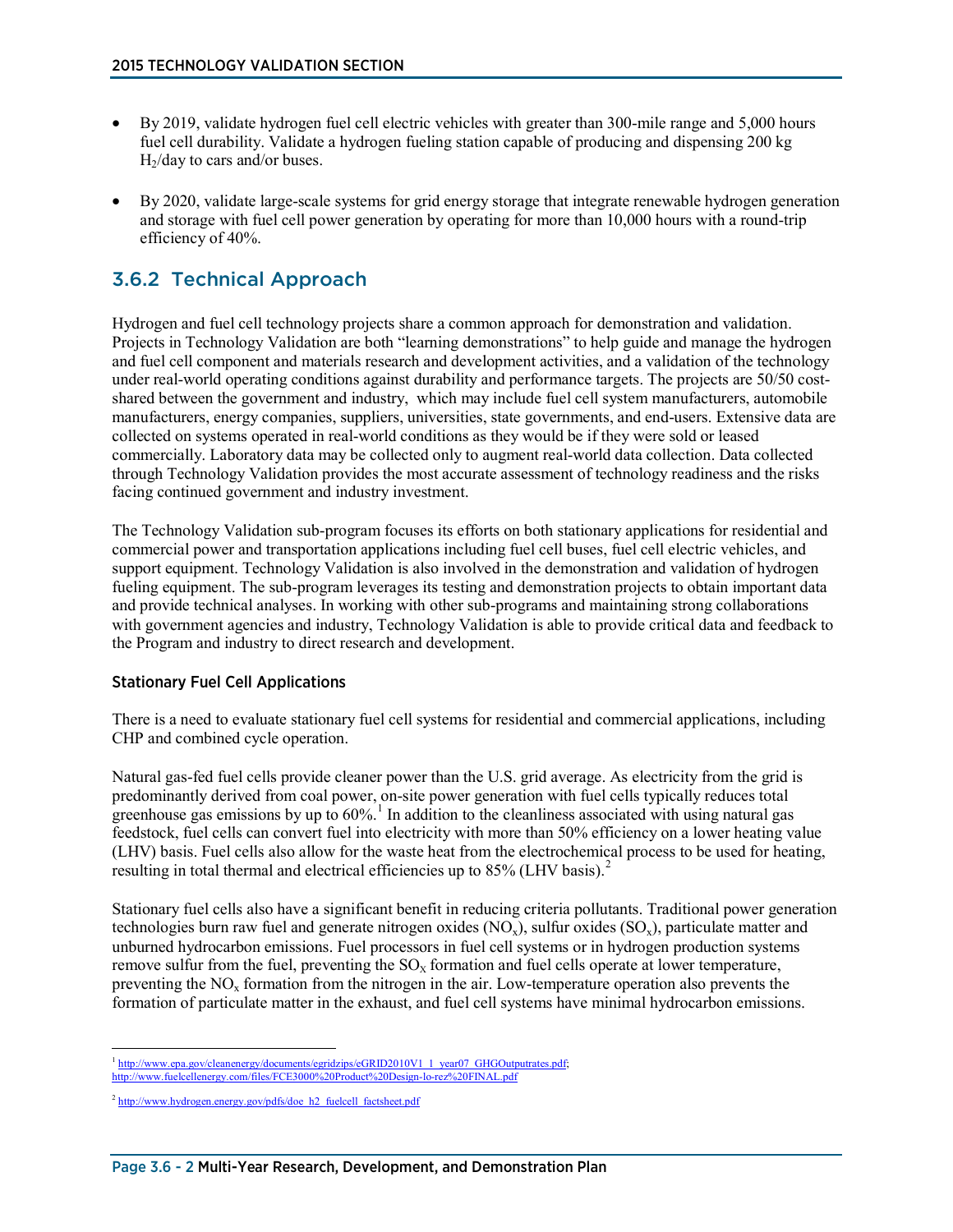While fuel cells are currently expensive relative to conventional technologies, they are being deployed in niche markets that provide industry and their supply chain with orders that will increase production volume, lower costs, and increase market-share. For example, stationary fuel cell technologies are desirable especially in highly congested environments where air quality is an issue, such as Environmental Protection Agency (EPA) non-attainment zones. Additionally, noise emissions of fuel cells are typically less than equivalently-sized internal combustion systems, which also allow them to operate in populated environments.

#### *Commercial Power*

Commercial applications vary widely in size. Buildings can range from small offices that consume 100 kW to large multi-megawatt facilities. Large-scale fuel cell systems are commercially available today to compete with mainstream technologies. In larger applications, fuel cells may provide heat for driving absorption chillers or reformate that may be used to produce hydrogen for material handling, vehicular, or other applications. Fuel cells may be configured to serve multiple buildings in district heating and cooling arrangements. In these applications fuel cells could be economically competitive with incumbent technologies because multiple heat, electricity, cooling, or fuel demands can be super-imposed to allow the fuel cell system to be more fully utilized.

#### *Residential Power*

Currently, residential fuel cells are fueled by natural gas and being built in the 0.5 kW - 5 kW range. Smallscale residential fuel cells are the most challenging market for stationary fuel cells. Small-scale residential fuel cells are similar to large scale fuel cells in their services; however they are challenged by two economic drivers: economy of scale and variability of demand. The economics of fuel cell systems are impacted by the "fixed cost" in fuel cell system installations and equipment, causing system cost per kilowatt to be greater for smaller systems, while the benefit of fuel and energy cost savings remains proportional to the size of the system. The variability of demand is the result of how individual (power) loads in the building are aggregated, and impacts the fuel cell system's utilization and response. Small residential systems have fewer individual loads than a large building, and thus do not benefit from the smoother and more gradually changing total building load that results from aggregating many individual loads. A total building load for a small residential building is aggregated from fewer individual loads and thus, has abrupt changes that result from an individual load (e.g., an appliance) being turned on or off. If the fuel cell system does not have adequate response to transient loads, the system must then be supplemented by batteries or the electrical grid. Additionally, larger transients in operation result in an increased frequency of thermal expansion and contraction, resulting in mechanical fatigue and lower durability.

#### *Combined Heat and Power*

Primary power fuel cell systems use natural gas to produce electricity and produce heat that can be utilized for the following:

- Direct heating (steam generation, water heating, condensate preheating, space heating, industrial heat needs).
- Cooling (through absorption chillers, can provide a coefficient of performance (COP) of 0.7 to 1.35 for chilled water and space cooling).[3](#page-2-0)
- Electricity production (through bottoming cycles such as Rankine cycles, where waste heat is used to produce additional electricity. Typically, such cycles have efficiency of ~10-15%, and require large scale to be economical).

<span id="page-2-0"></span><sup>&</sup>lt;sup>3</sup> U.S. Department of Energy Gulf Coast Clean Energy Application Cente[r http://files.harc.edu/sites/gulfcoastchp/webinars/absorptionchillers.pdf](http://files.harc.edu/sites/gulfcoastchp/webinars/absorptionchillers.pdf)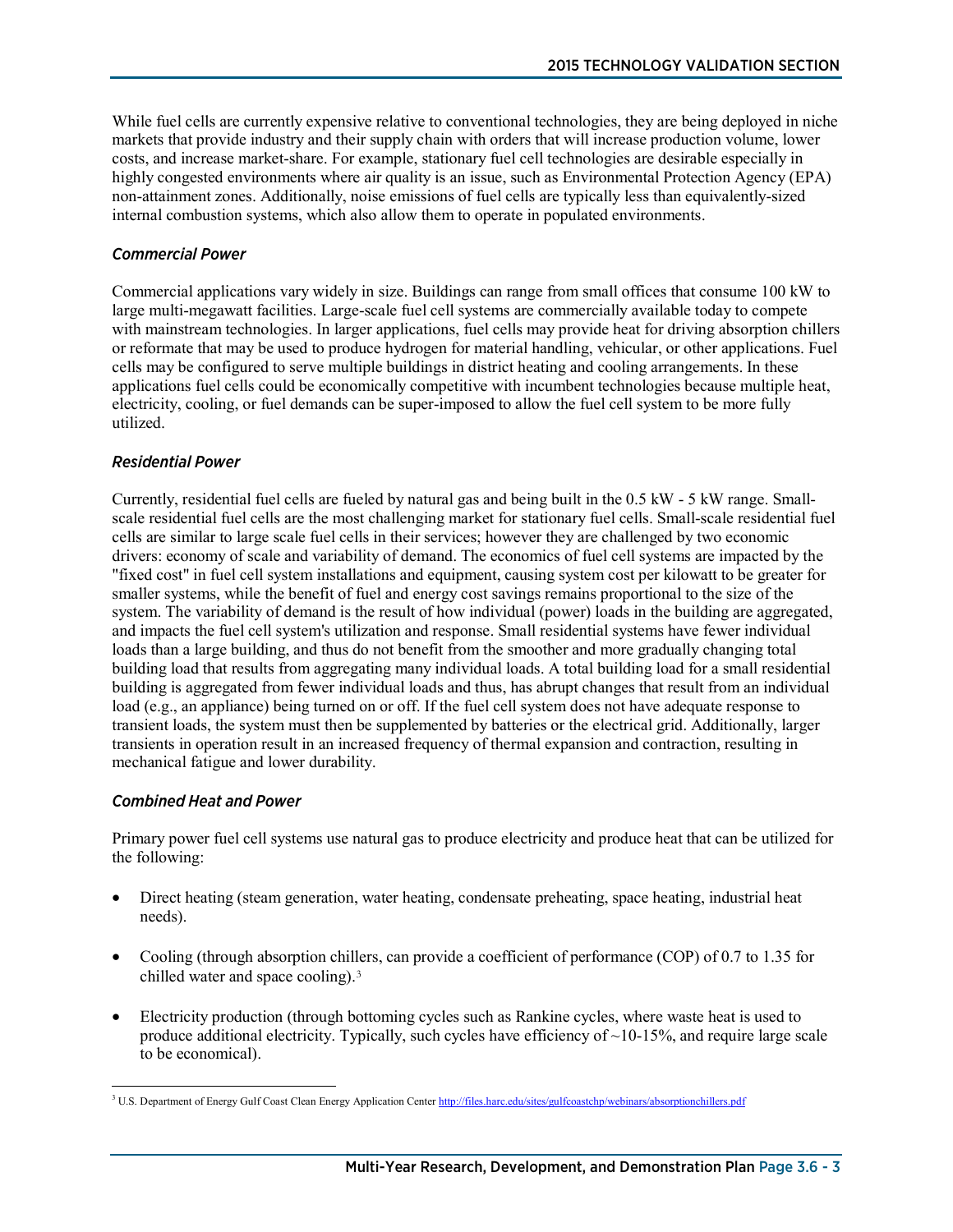Typically, the most economic means of utilizing the heat is to provide direct heating, but in absence of significant heat demand, other applications may be economical.

#### Transportation Fuel Cell Applications

#### *Fuel Cell Buses*

Fuel cell bus development and demonstration activities have been primarily funded by the Department of Transportation's Federal Transit Administration through the National Fuel Cell Bus Program (NFCBP) as well as a number of congressionally directed fuel cell bus (FCB) projects. Other projects have been funded by a combination of state and local government agencies. The Technology Validation sub-program collaborates with these agencies by providing third-party assessment of these buses once they are placed in service. The FCB data — including operational, maintenance, reliability, and cost — are compared to data from conventional buses (diesel or compressed natural gas (CNG)) to track progress over time. The results are used to identify key areas of RD&D focus to speed the progress toward full market introduction.

In 2010, a collaboration of five San Francisco Bay Area transit agencies began operating a fleet of 13 fuel cell buses. SunLine Transit in Palm Springs and the City of Burbank will also operate fuel cell buses. To meet the California Air Resources Board (CARB) zero-emission bus (ZBus) regulation requirements, 10 California transit agencies are expected to start purchasing zero-emission buses as 15% of their fleet purchases in just a few years. Table 3.6.1 shows the number of fuel cell buses expected in each phase, based on the numbers required in regulation and transit agencies' reported plans.

| Table 3.6.1 Number of Fuel Cell Buses Based on Transit Agency Plans and ZBus Regulation <sup>4</sup> |                      |                                           |                          |
|------------------------------------------------------------------------------------------------------|----------------------|-------------------------------------------|--------------------------|
|                                                                                                      | <b>Field Testing</b> | <b>Full-scale</b><br><b>Demonstration</b> | <b>Commercialization</b> |
|                                                                                                      | 2009-2011            | 2012-2014                                 | 2015-2017                |
| Number of FCBs*                                                                                      | 15 to 17             | 20 to 60                                  | 60 to 150                |

\* Total number projected on the road at the end of each timeframe

#### *Fuel Cell Electric Vehicles*

 $\overline{a}$ 

A major emphasis of the Technology Validation sub-program has been the Controlled Hydrogen Fleet and Infrastructure Demonstration and Validation project, also known as the National Hydrogen Fuel Cell Electric Vehicle Learning Demonstration. This project was initiated in 2004 and concluded in 2011. The project's objective was to implement complete integrated systems including hydrogen production facilities and hydrogen fuel cell electric vehicles (FCEVs) and collect data to determine whether the technical targets have been met under real-world conditions. The project brought together teams of automotive and energy companies that worked to address FCEV and hydrogen infrastructure interface issues and to identify future research needs. The results of the Learning Demonstration provided feedback on progress and identified problems that could be addressed through additional research and development.

Many automotive original equipment manufacturers (OEMs) have announced production plans for fuel cell electric vehicles for retail sale or lease as early as 2015 in the U.S. and other countries. A follow-on validation project similar to the Phase 1 Learning Demonstration will continue to track the progress of fuel cell electric vehicles leading up to and through their introduction. Data will be collected from sample sets of FCEVs as they are introduced to enable DOE to track the status and technical progress of the fuel cell systems to provide feedback to its research and development efforts.

<span id="page-3-0"></span><sup>4</sup> Source: CaFCP "Hydrogen Fuel Cell Vehicle and Station Deployment Plan: A Strategy for Meeting the Challenge Ahead, Progress and Next Steps" April 2010", <http://www.cafcp.org/sites/files/FINALProgressReport.pdf>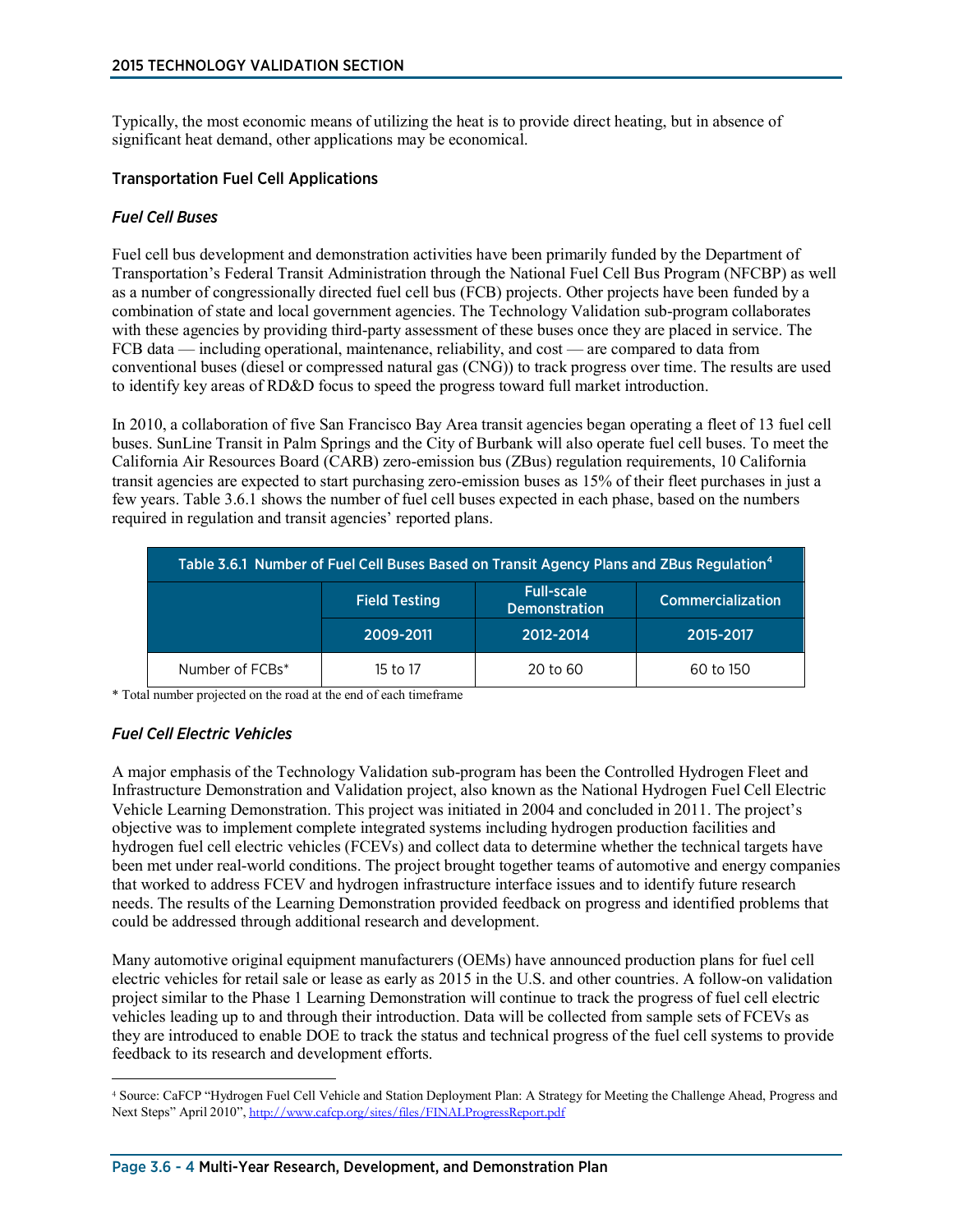A significant amount of activity has been occurring in California relating to new hydrogen fueling stations and planned FCEV deployments that help satisfy California's zero-emission vehicle emission regulations. The California Fuel Cell Partnership (CaFCP) compiles information from automaker members to project the planned vehicle deployments in the coming years. Individual automakers would not normally make this information publicly available given the highly competitive environment of new vehicle development and commercialization. In 2010, the CaFCP collected this information a second time. The results show trends similar to 2009, confirming automaker plans for hundreds, thousands and then tens of thousands of fuel cell electric vehicles. Table 3.6.2 presents a summary of CaFCPs 2010 information for passenger FCEVs, which are consistent with the California Energy Commission (CEC) and CARB's recently collected information.

| Table 3.6.2 2010 CaFCP FCEV Deployment Results:<br>Passenger FCEVs in Operation (cumulative on the road) <sup>5</sup> |                 |                  |                   |
|-----------------------------------------------------------------------------------------------------------------------|-----------------|------------------|-------------------|
|                                                                                                                       | <b>Hundreds</b> | <b>Thousands</b> | Tens of thousands |
|                                                                                                                       | Through 2013    | 2014             | 2015-2017         |
| <b>Total Passenger</b><br>Vehicles*                                                                                   | 430             | 1,400            | 53,000            |

\*Total number projected on the road at the end of each timeframe

#### *Specialty Vehicles*

Hydrogen fuel cells provide the opportunity to power several other transportation applications in addition to cars and buses. The fuel cells provide zero tailpipe emissions propulsion for small vehicles such as airport ground support equipment, lift trucks, and grounds maintenance vehicles.

#### *Auxiliary Power Units*

Fuel cells can also provide auxiliary power units (APUs) for trucks, ships and aircraft, where the electric power does not move the vehicle but instead provides electrical needs of the vehicle to avoid running the large motive power plant at inefficient operating points during idling or low-power operation. Since there is little real-world experience placing fuel cells in this application, Technology Validation will gather data from early deployments to determine whether any technology gaps remain before recommending this application for deployments related to the Market Transformation sub-program of the Fuel Cell Technologies Office (the Office).

#### Hydrogen Fueling

In the past decade, approximately 60 stations supported a few hundred vehicles in the United States. Of these stations, 24 supported the 155 DOE Learning Demonstration vehicles.<sup>[6](#page-4-1)</sup> As OEMs are gearing up fuel cell bus, forklift and car production, States and industry plan to build additional stations, increase individual station output and cluster stations to cover the area where vehicles are located. The current hydrogen fueling infrastructure in the U.S. is depicted in Figure 3.6.1.

California has been a leader in supporting additional hydrogen infrastructure through multiple state agencies, including CARB and CEC. As of 2011, there are 7 stations funded by CARB that will be coming online. The CEC recently announced support for 11 hydrogen stations (3 upgrades and 8 new stations) in California, moving the state towards the CaFCP goal of 40 stations by 2015 when the vehicles will be introduced in larger numbers.

<span id="page-4-0"></span> $\overline{a}$ <sup>5</sup> Source: CaFCP "Progress and 2011 Actions for Bringing Fuel Cell Vehicles to the Early Commercial Market in California" February 2011", [http://cafcp.org/sites/files/CaFCPProgressand2011Actions\\_0.pdf](http://cafcp.org/sites/files/CaFCPProgressand2011Actions_0.pdf) 

<span id="page-4-1"></span><sup>6</sup> http://www.nrel.gov/hydrogen/pdfs/49639.pdf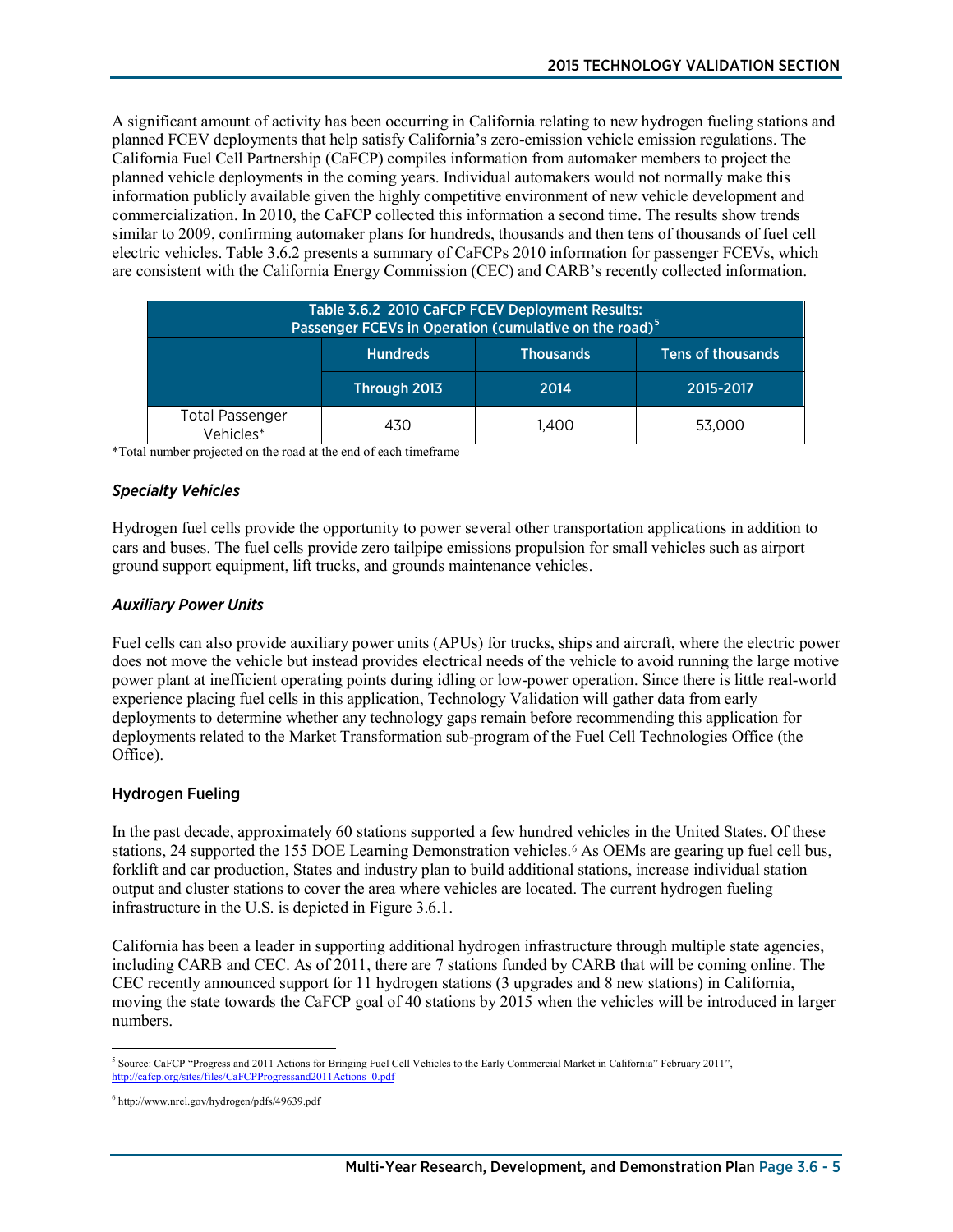

Figure 3.6.1 Current Hydrogen Infrastructure – Online and Planned Hydrogen Fueling Stations in the United States. Mar-31-2011

When planning for the upcoming vehicles, it is essential to account for the long lead time to site and commission fueling stations. Some stations will support multiple types of applications including forklifts, buses and cars. A multitude of methods will exist for providing hydrogen to the fueling stations: on-site production from waste-water treatment plants, on-site reforming of natural gas, renewable water electrolysis, and centrally-produced and delivered liquid or gaseous hydrogen. As these pathway technologies are developed, progress and future technology development needs are determined through data collection and analysis. Statistics on usage patterns, safety, availability, and maintenance will also be useful in determining the next steps to make FCEVs a commercial reality.

### *Distributed On-Site Hydrogen Production*

Small-scale (i.e., 100 - 500 kg H<sub>2</sub>/day) distributed hydrogen production from natural gas is currently one of the most economical ways to produce hydrogen and the most mature technology compared to hydrogen from renewables. However, costs at low volume are still high. Electrolyzer technology is available today, but using electricity produced from fossil fuels to make hydrogen creates significant greenhouse gases and is less efficient than the more direct chemical conversions of coal or natural gas to hydrogen. For areas where renewable or nuclear sources of energy are abundant, electrolyzers may be used to produce hydrogen. Progress in on-site production at fueling stations will continue to be validated as the technology improves and is scaledup.

Two integrated hydrogen production and electricity generation options are being validated: 1) energy stations that use natural gas, bio-derived liquid, or biomass resources to thermo chemically produce hydrogen as a fuel for vehicles and generate stationary electric power; and 2) energy stations that incorporate renewable energy options such as wind, solar, and/or geothermal through the process of water electrolysis.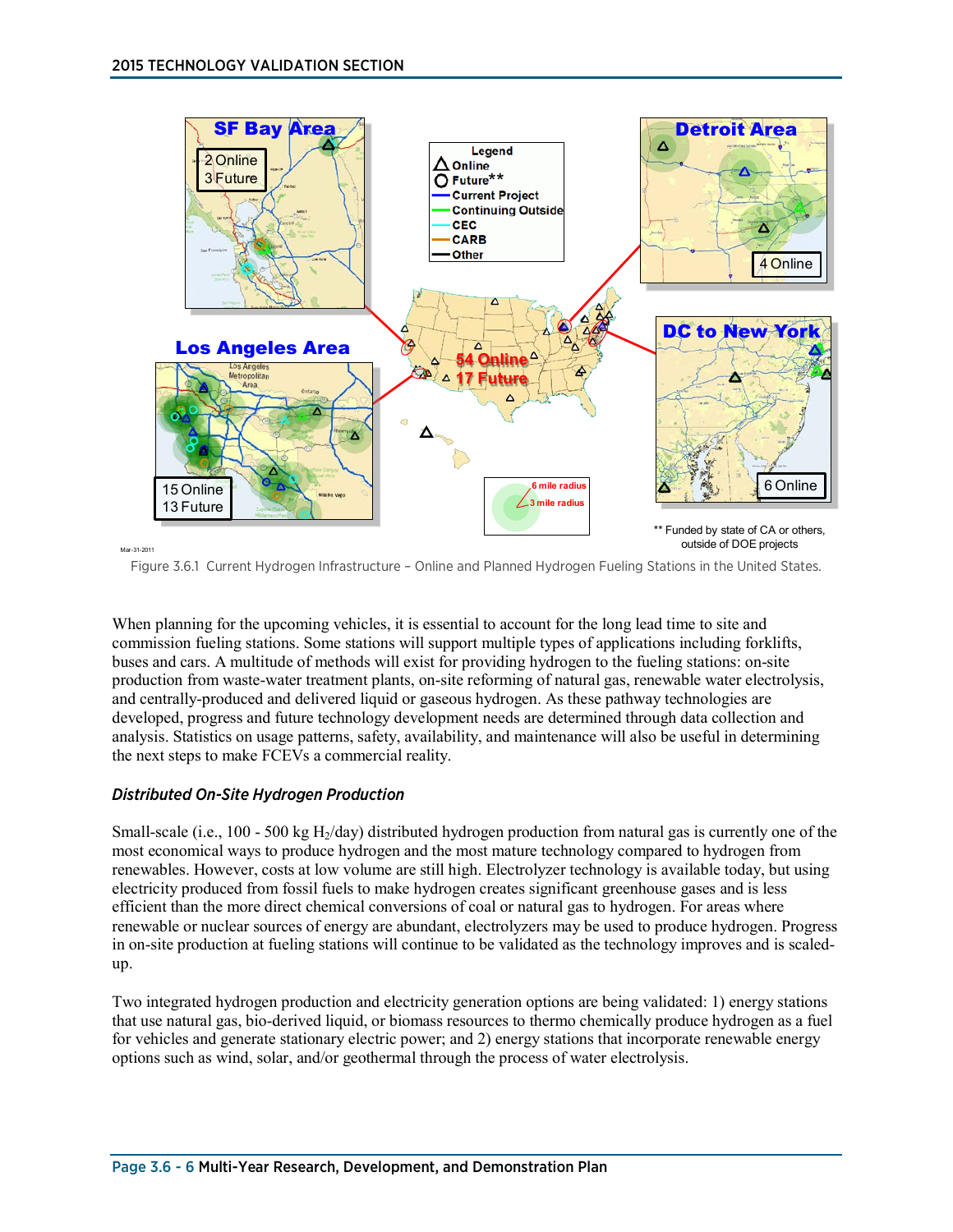### *Co-Production of Hydrogen and Electricity Options*

Because high-temperature fuel cells provide internal fuel reformation, they can be used to economically produce two forms of high-grade energy. By using the heat that they produce while generating electricity, high-temperature fuel cells configured for combined hydrogen and power (CH<sub>2</sub>P) can simultaneously produce electric power and hydrogen from natural gas, bio-derived liquids, or other biomass resources such as landfill gas, wastewater treatment gases, and agricultural waste. The electricity can be used on-site and exported to the grid, and the hydrogen can be dispensed for material handling equipment, vehicular applications, backup power or other specialty equipment. High-temperature fuel cells may also be configured for combined heat, hydrogen, and power (CHHP) for applications where heat may be needed.

The energy station concept in Figure 3.6.2 includes production of hydrogen for FCEVs or forklifts from natural gas, bio-derived liquids, or biomass and can also produce electricity. The system can be programmed to monitor the reserve of hydrogen, the demand for hydrogen, and the demand for electricity so that the system's electricity vs. hydrogen output is tuned to provide maximum value. For example, if hydrogen reserves are adequate and there is high demand for electricity, the system can switch to fuel cell-mode and produce electricity. By serving two markets, the equipment's capital cost can be recovered more quickly.



Figure 3.6.2 Hydrogen Energy Station - The Energy Station using thermo chemical processes for continuous hydrogen generation as well as heat and electrical power (figure credit: Air Products)

#### *Water Electrolysis and Reversible Fuel Cells*

Distributed water electrolysis allows hydrogen to be produced from renewable wind, solar and geothermal energy sources as well as nuclear power. Additionally, the electrolyzers can be used to produce and subsequently store hydrogen from grid electricity during off-peak periods. Electrolyzers and hydrogen storage may be sited with renewable sources, however, with appropriate communication; the electrolyzer does not need to be located in the immediate vicinity of the renewable resource to effectively use it. Electrolyzers may be controlled remotely to use inexpensive electricity that is produced when intermittent renewable sources are available, but demand is not.

Reversible fuel cells may be integrated with various scales of hydrogen storage to provide load-leveling for an intermittent renewable energy source, an intermittent electric demand, or for the fluctuations of the larger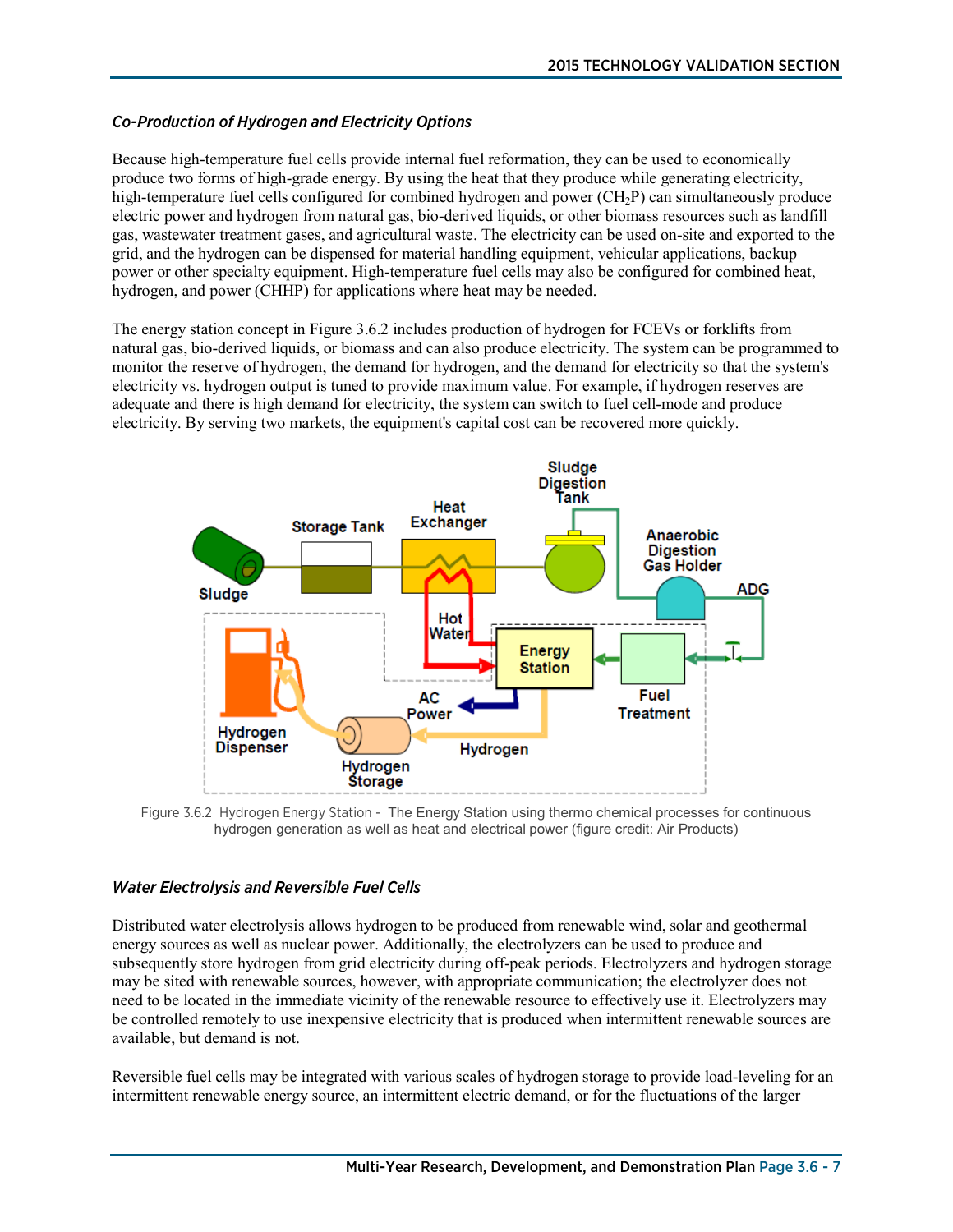electric grid, in addition to providing fuel for vehicles or other fuel cell applications. Figure 3.6.3 shows an integrated renewable energy station which can accept energy and store it as hydrogen when it is generated in off-peak periods, such as wind turbines that generate electricity at night. The stored energy can then be used during peak demand periods when there is a higher value for such deployable power generated from the hydrogen or as a fuel for vehicles.



Figure 3.6.3 Electrolyzers and reversible fuel cells provide expanded market for base load and surplus renewable and zero-GHG power.

### *Delivered Hydrogen through Trucks and Pipelines*

Currently, one of the most economical ways to provide hydrogen for fueling stations is by truck, with hydrogen as liquid or gas. This method takes advantage of large central hydrogen production facilities that make hydrogen for other purposes, such as oil refining or food processing. This pathway also has the benefit that increases in demand can often be met simply by scheduling more frequent truck deliveries without needing to change the footprint of the original equipment.

While initial capital costs are higher, hydrogen pipelines can provide one of the lowest ongoing costs for hydrogen, due to the same economies of scale as large central hydrogen facilities. In 2011, the first example of a hydrogen pipeline fueled station was opened in Torrance, California (see Figure 3.6.4).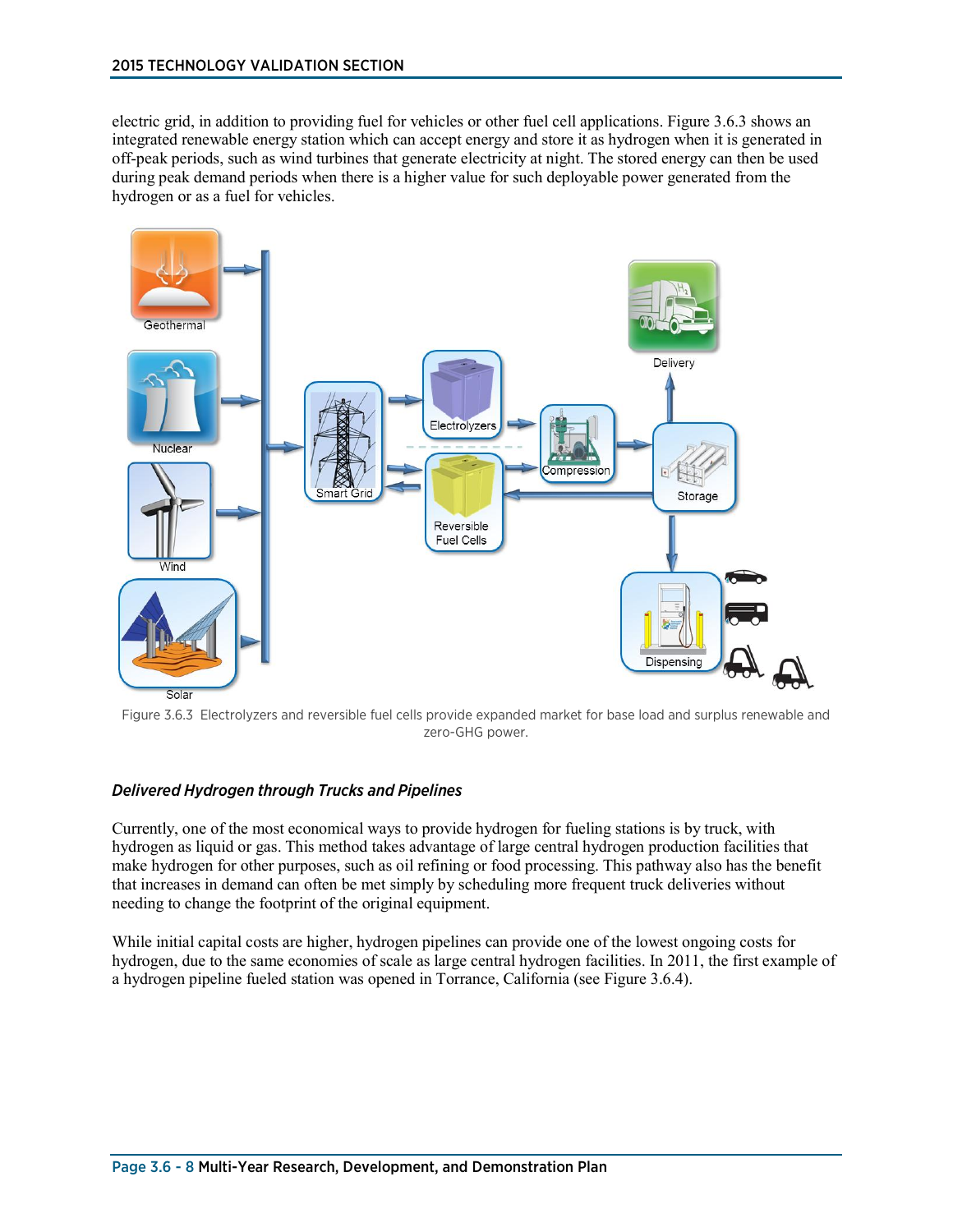

Figure 3.6.4 Fueling station using pipeline hydrogen - If a hydrogen pipeline is located nearby, the cost of building the hydrogen production system can be avoided, lowering the cost of dispensed hydrogen (photo source: NREL).

### Technical Analysis

The Hydrogen Secure Data Center (HSDC) at the National Renewable Energy Laboratory (NREL) is currently the central location for Technology Validation data collection and analysis. The HSDC was established under the Learning Demonstration project to report composite data products (CDPs) that aggregate data across numerous industry teams. Detailed data products (DDPs) are shared with each individual data supplier and provide valuable information regarding an individual data supplier's contribution to CDPs, as well as summary and system specific performance results. The HSDC typically receives and processes operational data every 3 months and publishes CDPs every 6 months.

Periodic analyses and reporting from the HSDC include results on performance of individual fuel cell applications, multiple applications compared to each other (e.g., fueling rates of cars, buses, and forklifts plotted on the same graph), and the value application for fuel cells in a specific application.

The following are the primary functions of the HSDC:

- Evaluating baseline (incumbent) technologies that hydrogen or fuel cell technologies supplement or replace
- Evaluating scalability of technology from current size or application to larger size or other applications
- Assessing technology readiness levels (TRLs)
- Comparing hydrogen and fuel cell technology status across applications to identify RD&D needs that may be specific to one or more technology applications.
- Publishing composite data products that aggregate results across multiple sites, manufacturers, and applications.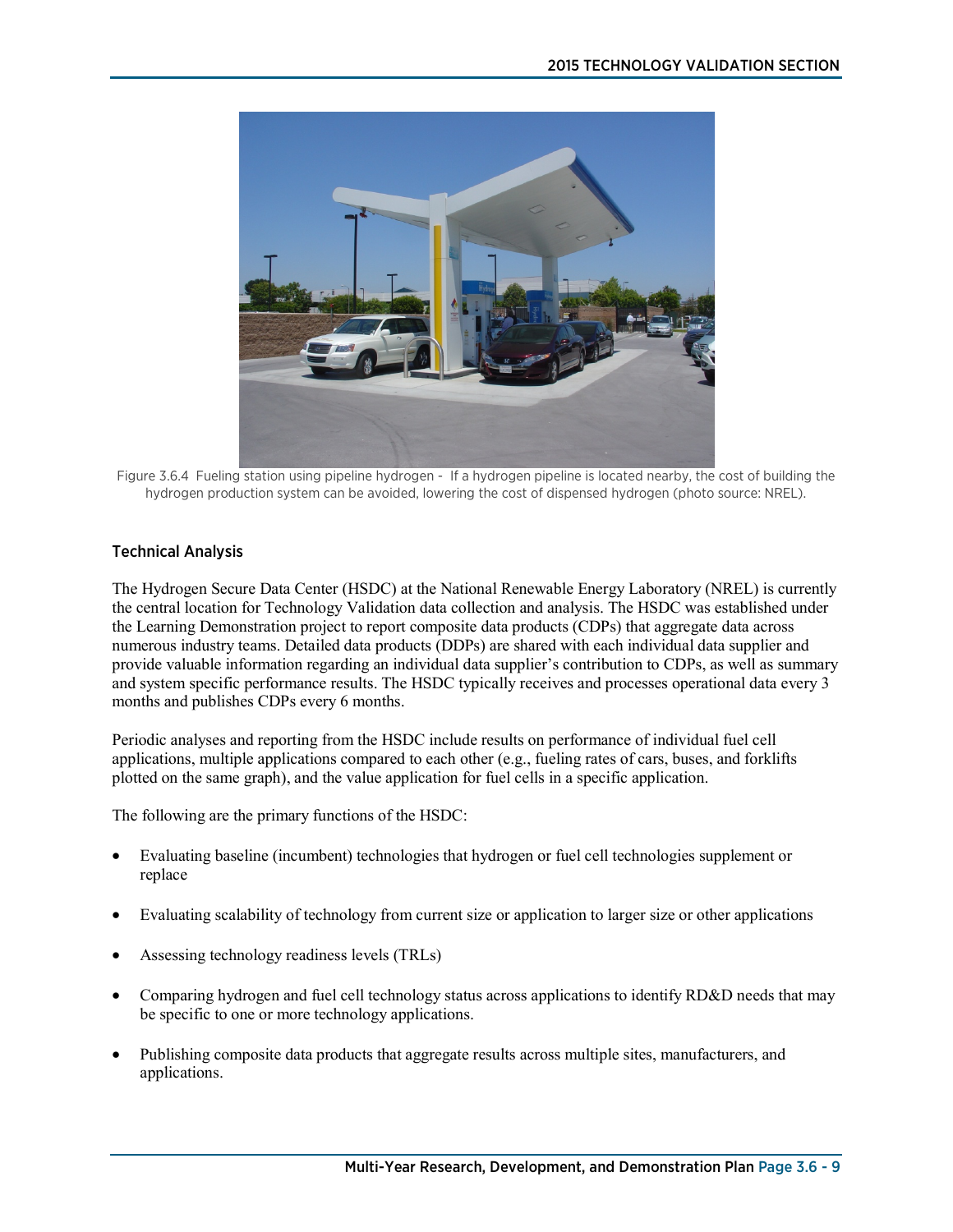• Providing a readily available objective source of information on the current status of hydrogen and fuel cell technologies for key stakeholders and decision-makers.

#### Relationship to Other Sub-Programs

The Technology Validation sub-program validates hydrogen and fuel cell technology under real-world conditions to determine whether it meets the anticipated requirements of the marketplace. Technology Validation assesses technical and manufacturing readiness levels which are required for high market penetration. Technology Validation also validates progress toward technical targets established and researched in the RD&D program (fuel cells, storage, production), most of which were derived from anticipated application-specific market requirements. The Market Transformation sub-program takes the technology that has already been field-validated in limited numbers and encourages potential end-users to gain experience with the technology and evaluate whether it can be part of a viable value proposition. The Hydrogen Codes and Standards sub-program takes technology validation data to improve the quality of code requirements, collect real-world lessons learned, and assist in the implementation of these technologies. Technology Validation works in concert with Market Transformation and the RD&D activities. Technology Validation provides Market Transformation with data to be used to help develop business cases for a particular technology. Education uses information from Technology Validation to help in educating the public about the state-of-theart of fuel cell technologies.

#### Evaluation Across Applications

Technical performance aspects, like durability and efficiency, are important to the validation of multiple applications. The Technology Validation analyses include performance comparisons to highlight the similarities and differences of systems and real-world applications. Possible outcomes of comparison applications, as well as field and lab data, are the creation of testing protocols and summaries of real-world influences on fuel cell system performance. Figure 3.6.5 shows an example of a cross-application comparison of fueling rates for cars, buses, and forklifts. [7](#page-9-0)

<span id="page-9-0"></span> <sup>7</sup> Source: NREL Technology Validation cross-application CDP, published in 2011 Annual Merit Review presentation TV001, Controlled Hydrogen Fleet and Infrastructure Analysis, Wipke, etc. al, May 13, 2011. [http://www.nrel.gov/hydrogen/pdfs/tv001\\_wipke\\_2011.pdf](http://www.nrel.gov/hydrogen/pdfs/tv001_wipke_2011.pdf) (slide 14).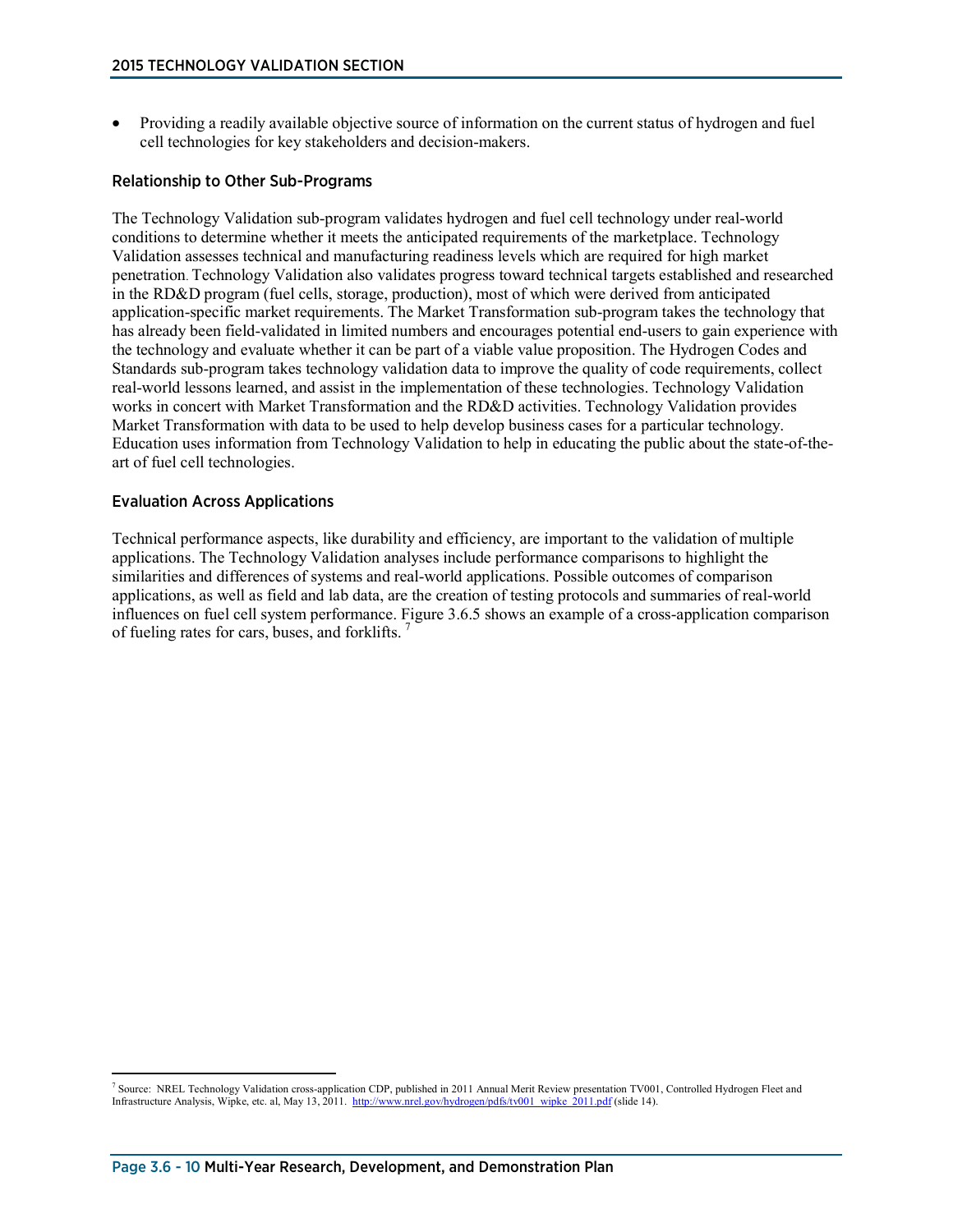

Figure 3.6.5 An example of a cross-application CDP, comparing fueling rates for fuel cell cars, buses, and forklifts.

#### Coordination

Communication of results and collaboration between the Technology Validation sub-program and the RD&D, Codes and Standards, Education, and Market Transformation sub-programs and industry stakeholders is important for advancing hydrogen and fuel cell technology. The composite data products in the HSDC will be updated every 6 months [\(http://www.nrel.gov/hydrogen/proj\\_tech\\_validation.html\)](http://www.nrel.gov/hydrogen/proj_tech_validation.html) and presented at relevant industry conferences. At least every 6 months, individual results will be shared with the data suppliers prompting collaboration on performance and analyses important for technology assessment. Results will also be highlighted for different applications via semi-annual briefings to the Office. Other partnerships with industry and government include Department of Defense (DoD), CEC, the CARB, and the CaFCP.

### 3.6.3 Programmatic Status

#### Current Activities

Table 3.6.3 summarizes current technology validation activities, which focus on hydrogen vehicles and infrastructure, energy stations, and integrated renewable/hydrogen system demonstrations.

| Table 3.6.3 Current (2015) Activities    |                                                                                                                                                                                                                                     |  |
|------------------------------------------|-------------------------------------------------------------------------------------------------------------------------------------------------------------------------------------------------------------------------------------|--|
| <b>Organization</b><br><b>Activities</b> |                                                                                                                                                                                                                                     |  |
| <b>Fuel Cell Electric Vehicles</b>       |                                                                                                                                                                                                                                     |  |
| <b>General Motors</b>                    | Light-Duty Fuel Cell Electric Vehicle Data Collection. Provides data to the<br>National Fuel Cell Technology Evaluation Center (NFCTEC) at NREL for<br>development of composite data including fuel economy, range, and durability. |  |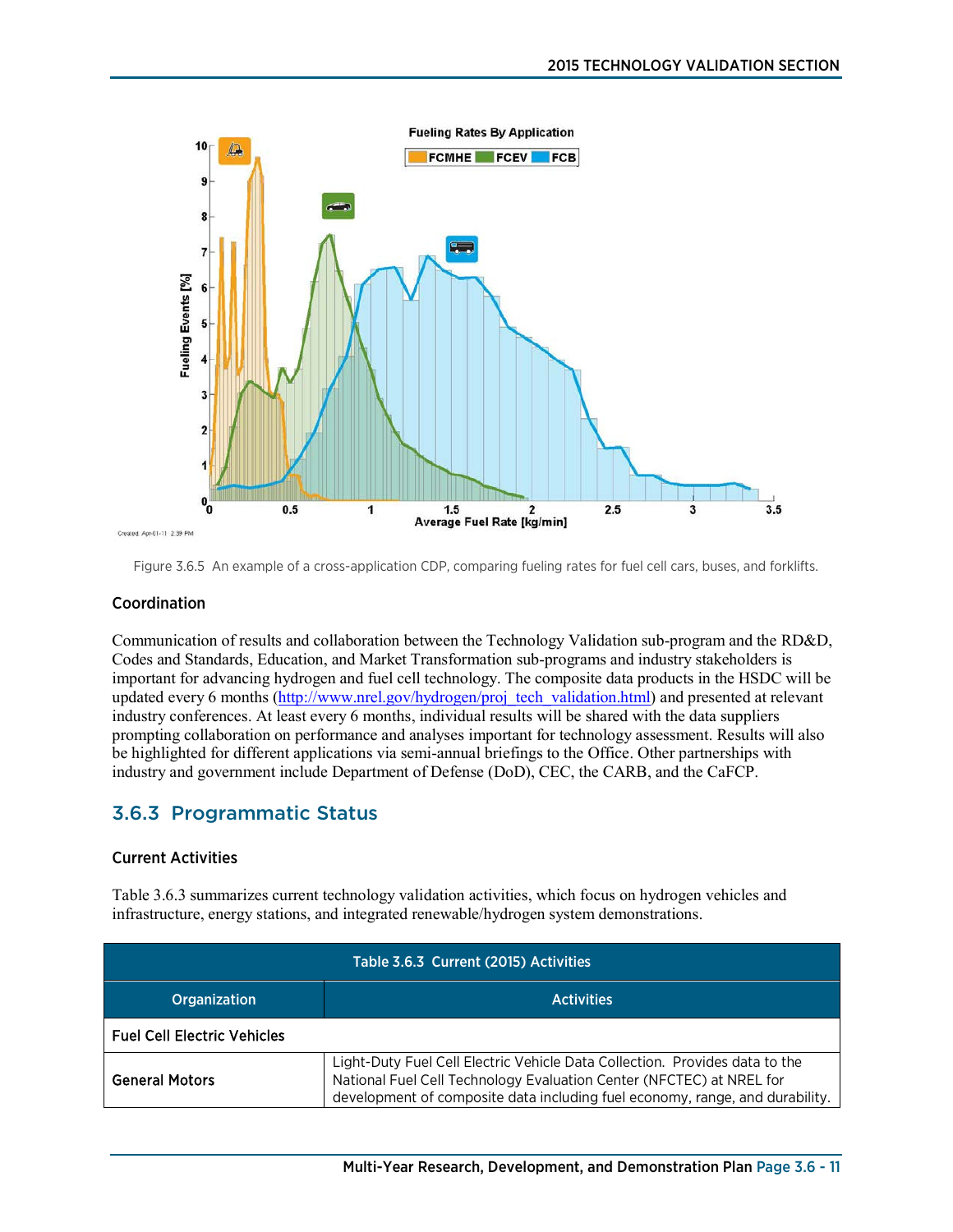| Table 3.6.3 Current (2015) Activities                                                                                   |                                                                                                                                                                                                                                                                                                                                                                        |  |  |
|-------------------------------------------------------------------------------------------------------------------------|------------------------------------------------------------------------------------------------------------------------------------------------------------------------------------------------------------------------------------------------------------------------------------------------------------------------------------------------------------------------|--|--|
| <b>Organization</b>                                                                                                     | <b>Activities</b>                                                                                                                                                                                                                                                                                                                                                      |  |  |
|                                                                                                                         | NFCTEC securely collects stores and analyzes the data to protect sensitive<br>information.                                                                                                                                                                                                                                                                             |  |  |
| Hyundai America Technical<br>Center, Inc.                                                                               | Light-Duty Fuel Cell Electric Vehicle Data Collection. Provides data to<br>NFCTEC for development of composite data including fuel economy, range,<br>and durability. NFCTEC securely collects stores and analyzes the data to<br>protect sensitive information.                                                                                                       |  |  |
| Mercedes-Benz Research &<br><b>Development North America</b>                                                            | Light-Duty Fuel Cell Electric Vehicle Data Collection. Provides data to<br>NFCTEC for development of composite data including fuel economy, range,<br>and durability. NFCTEC securely collects stores and analyzes the data to<br>protect sensitive information.                                                                                                       |  |  |
| Electricore                                                                                                             | Coordination of Light-Duty Fuel Cell Electric Vehicle Data Collection with<br>three Japanese Automobile Manufacturers. Auto manufacturers provide data<br>to NFCTEC for development of composite data including fuel economy, range,<br>and durability. NFCTEC securely collects stores and analyzes the data to<br>protect sensitive information.                     |  |  |
| <b>NREL - Light Duty Electric</b><br><b>Vehicle Data Analysis</b>                                                       | Evaluation of real-world performance of light-duty fuel cell electric vehicles<br>from 6 auto OEMs and ~90 vehicles. Data include fuel cell stack durability and<br>efficiency, vehicle range and fuel economy, driving behavior, maintenance,<br>on-board storage, refueling, and safety.                                                                             |  |  |
| NREL - Fuel Cell Bus Data<br><b>Analysis</b>                                                                            | Collection and analysis of performance and operational data on fuel cell buses<br>in real-world service and comparison to conventional buses. Data include<br>fueling, maintenance, availability, reliability, durability, cost, and descriptions<br>of the fleet's experience with the technology. (Fuel cell buses and their<br>operation are being funded by DOT.)  |  |  |
| Hydrogen Infrastructure Support                                                                                         |                                                                                                                                                                                                                                                                                                                                                                        |  |  |
| Sandia National Lab -<br><b>Hydrogen Station Equipment</b><br>Performance (HyStEP) Device                               | HyStEP is a task under the H2FIRST (Hydrogen Infrastructure Research and<br>Station Technology) project lead by NREL and SNL in coordination with the<br>H2USA Stations Working Group. The task will accelerate commercial<br>hydrogen station acceptance by developing and validating prototype device<br>to measure hydrogen dispenser performance.                  |  |  |
| <b>California Fuel Cell</b><br>Partnership/Argonne National<br>Lab - Station Operational<br><b>Status System (SOSS)</b> | SOSS improves customers' satisfaction by helping them find the nearest<br>available hydrogen fueling station while station coverage is limited in the<br>early stages of infrastructure roll-out. The system provides access to<br>frequently updated availability and location information for publicly accessible<br>hydrogen stations via mobile device / internet. |  |  |
| <b>Hydrogen Fueling Stations</b>                                                                                        |                                                                                                                                                                                                                                                                                                                                                                        |  |  |
| NREL - Hydrogen<br><b>Infrastructure Data Analysis</b>                                                                  | Evaluation of hydrogen fueling infrastructure from novel stations being<br>commissioned in California, Connecticut and Massachusetts.                                                                                                                                                                                                                                  |  |  |
| <b>California Air Resources</b><br><b>Board Station</b>                                                                 | Hydrogen station validation. Data collected from a hydrogen station using an<br>onsite steam methane reforming system producing 100 kg H2/day.                                                                                                                                                                                                                         |  |  |
| Gas Technologies Institute                                                                                              | Hydrogen station validation. Data collected from 5 hydrogen stations using<br>advanced 900 bar ionic compression.                                                                                                                                                                                                                                                      |  |  |
| <b>California State University -</b><br><b>Los Angeles Station</b>                                                      | Hydrogen station validation. Data collected from a grid-tied hydrogen station<br>that produces 30-60 kg/day with an electrolyzer and powered by 100%<br>renewables.                                                                                                                                                                                                    |  |  |
| <b>ProtonOnsite Station</b>                                                                                             | Hydrogen station validation. Data collected from two 65 kg/day stations,<br>including one station with an advanced 57 bar PEM electrolyzer co-located<br>with a PV array.                                                                                                                                                                                              |  |  |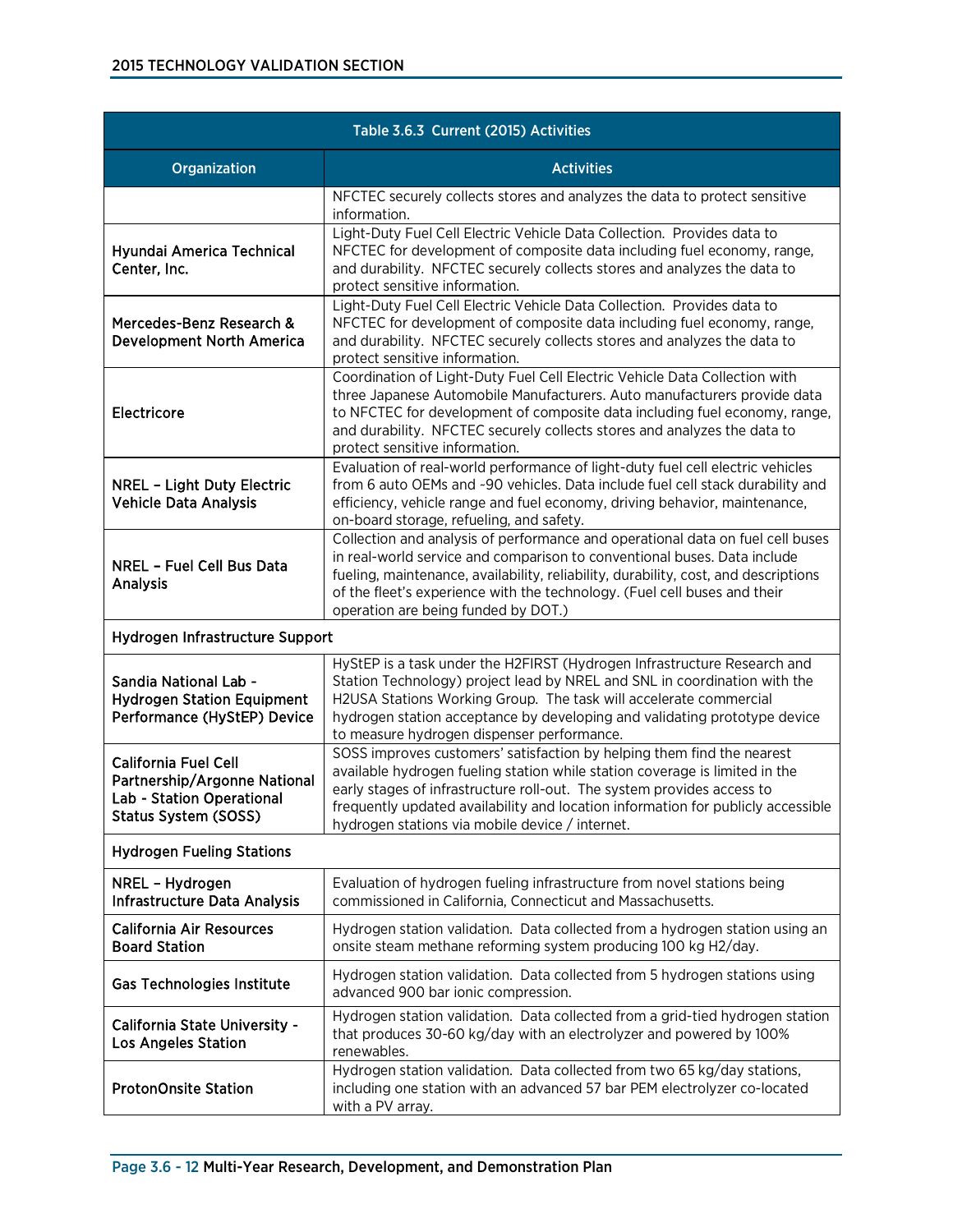| Table 3.6.3 Current (2015) Activities                                                                                                      |                                                                                                                                                                                                                                                               |  |
|--------------------------------------------------------------------------------------------------------------------------------------------|---------------------------------------------------------------------------------------------------------------------------------------------------------------------------------------------------------------------------------------------------------------|--|
| Organization                                                                                                                               | <b>Activities</b>                                                                                                                                                                                                                                             |  |
| <b>Hydrogen Component Validation</b>                                                                                                       |                                                                                                                                                                                                                                                               |  |
| <b>National Renewable Energy</b><br>Lab (NREL) - Compressor<br><b>Reliability Testing</b>                                                  | Independent validation of hydrogen compressor reliability and identification<br>of failure mechanisms.                                                                                                                                                        |  |
| <b>Lawrence Livermore National</b><br>Lab - Cryogenic Pressurized<br>Hydrogen Storage and<br><b>Delivery Testing</b>                       | Measure fill density, electricity consumption, and refuel time during long-term<br>testing of a high pressure liquid hydrogen pump. Evaluate cryogenic<br>pressurized storage--maximum system density, scalability, vessel, and pump<br>durability.           |  |
| <b>Technical Analysis</b>                                                                                                                  |                                                                                                                                                                                                                                                               |  |
| <b>NREL - Early Market Fuel Cell</b><br>Data Analysis                                                                                      | Evaluation of fuel cell and hydrogen infrastructure data for early markets,<br>including material handling equipment and backup power.                                                                                                                        |  |
| <b>NREL - Stationary Fuel Cell</b><br><b>Systems Analysis</b>                                                                              | Evaluation of stationary fuel cell installations, leveraging California's Self<br>Generation Incentive Program and data provided voluntarily from fuel cell<br>manufacturers.                                                                                 |  |
| Hydrogen Energy Storage and Grid Integration                                                                                               |                                                                                                                                                                                                                                                               |  |
| Idaho National Lab & NREL<br><b>Dynamic Modeling and</b><br>Validation of Electrolyzers in<br><b>Real Time Grid Simulation</b>             | Validate and demonstrate, to utilities and station owners, the value of<br>hydrogen fueling station electrolyzers to provide grid services. Identify high-<br>value locations to implement demand response and ancillary services using<br>hydrogen stations. |  |
| <b>NREL - Integrated Network</b><br><b>Testbed for Energy Grid</b><br><b>Research and Technology</b><br><b>Experimentation (INTEGRATE)</b> | Evaluate MW-scale electrolyzer systems that can provide hydrogen for<br>numerous end uses and energy storage, and improve grid stability and<br>enable higher penetrations of renewables by providing demand response<br>and ancillary services.              |  |

# 3.6.4 Technical Challenges

In addition to the technical barriers being addressed through research, development and demonstration in the other sub-programs of the FCT Program, there are several obstacles to successful implementation of stationary fuel cells for residential and commercial applications, APUs for trucks, ships and aircraft as well as FCEVs and fueling infrastructure. The primary technical challenge is that of integration of complex systems. For example, unless stationary fuel cells are installed in new buildings they need to be integrated into existing thermal and electrical systems in a safe and economical way. For hydrogen fueling stations, the hydrogen dispensers and hardware will likely be integrated into existing refueling stations for economic reasons, requiring that the systems be fully integrated in with existing hardware and footprints.

To reduce technology risk, multiple units are evaluated to acquire sufficient data for statistical significance. Further, the systems must be able to meet local, national, and international codes and standards. All integrated systems will have to meet safety regulations. A by-product of this technology validation approach is that technical and system problems and issues are revealed and component requirements are assessed.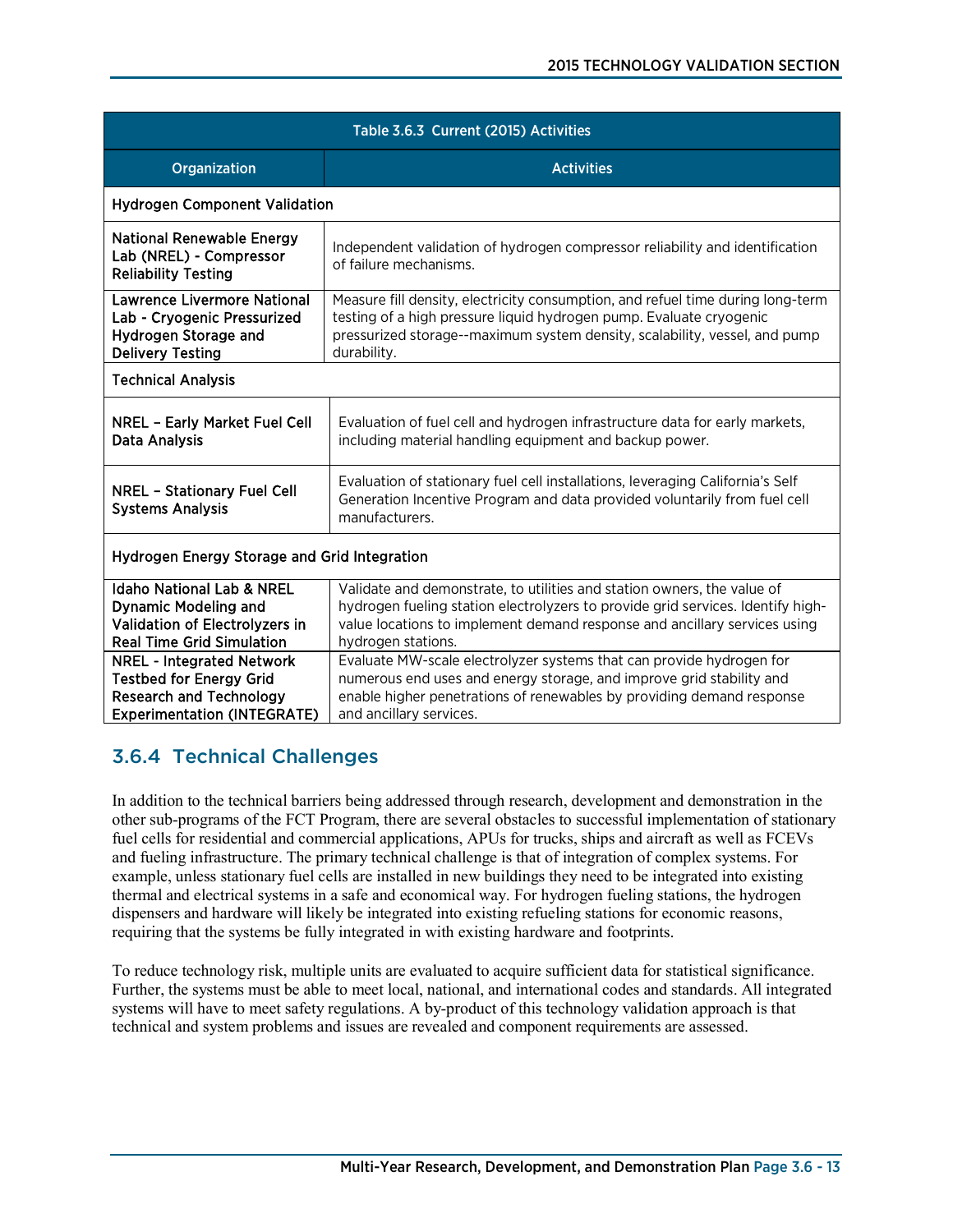#### Technical Targets

The Technology Validation sub-program bases its targets on a combination of technical needs identified by the RD&D sub-programs (fuel cells, storage, production, etc.) and market needs identified by current validation projects and industry partners. The Technology Validation sub-programs technical targets are listed in the following tables:

| Table 3.6.4 Fuel Cell Durability - Staged (2015, and 2020) Evaluation of Fuel Cell Durability<br>and Operating Periods Against Specific Application Targets |                                      |        |                  |
|-------------------------------------------------------------------------------------------------------------------------------------------------------------|--------------------------------------|--------|------------------|
| <b>Application</b>                                                                                                                                          | Current<br><b>Status<sup>a</sup></b> | 2015   | 2020             |
| Light Duty Passenger<br>Durability (Hours)                                                                                                                  | 2.521                                | 3,600  | 5,000            |
| <b>Residential Power Durability</b><br>(Hours)                                                                                                              | $12,000^{\rm b}$                     | 25,000 | 50,000           |
| <b>Commercial Power Durability</b><br>(Hours)                                                                                                               | 40,000-80,000b,c                     | 45,000 | 65,000           |
| APU Durability (Hours)                                                                                                                                      | $3,000^{b}$                          | 10.000 | $15,000^{\rm d}$ |

| Table 3.6.5 Fuel Cell System Availability - Staged (2015, 2020) Evaluation of Fuel Cell System<br><b>Reliability and Availability Against Specific Application Targets</b> |           |       |     |
|----------------------------------------------------------------------------------------------------------------------------------------------------------------------------|-----------|-------|-----|
| <b>Current Status<sup>a</sup></b><br><b>Application</b><br>2020<br>2015                                                                                                    |           |       |     |
| <b>Residential Power</b><br>Availability <sup>e</sup>                                                                                                                      | $97%^{b}$ | 97%   | 98% |
| <b>Commercial Power</b><br>Availability <sup>d</sup>                                                                                                                       | 95%       | 97%   | 98% |
| APU availability <sup>f</sup>                                                                                                                                              | 97%       | 97.5% | 98% |

| Table. 3.6.6 Electrical Efficiency - Staged (2015, 2020) Evaluation of Fuel Cell System<br><b>Efficiency Against Specific Application Targets</b> |                                   |      |      |
|---------------------------------------------------------------------------------------------------------------------------------------------------|-----------------------------------|------|------|
| <b>Application</b>                                                                                                                                | <b>Current Status<sup>a</sup></b> | 2015 | 2020 |
| Light Duty Passenger<br>Vehicles - FC System<br>Efficiency <sup>9</sup> @ 25% Power                                                               | 59%                               | 60%  | 60%  |
| 1-10 kW Residential Power <sup>h</sup><br>System Efficiency                                                                                       | 34-40%b,c                         | 40%  | 42%  |
| 100 kW - 3 MW Commercial<br>Power System Efficiency <sup>9</sup>                                                                                  | 42-47% $b, c$                     | 43%  | 48%  |
| APU System Efficiency <sup>f</sup>                                                                                                                | 25%                               | 33%  | 38%  |

Fiscal Year 2011<br>
From Fuel Cell Systems sub-program. Not validated by Technology Validation sub-program.<br>
Com Fuel Cell Systems sub-program. Not validated by Technologies.<br>
The 15,000 hour APU durability target will be me includes time for scheduled maintenance.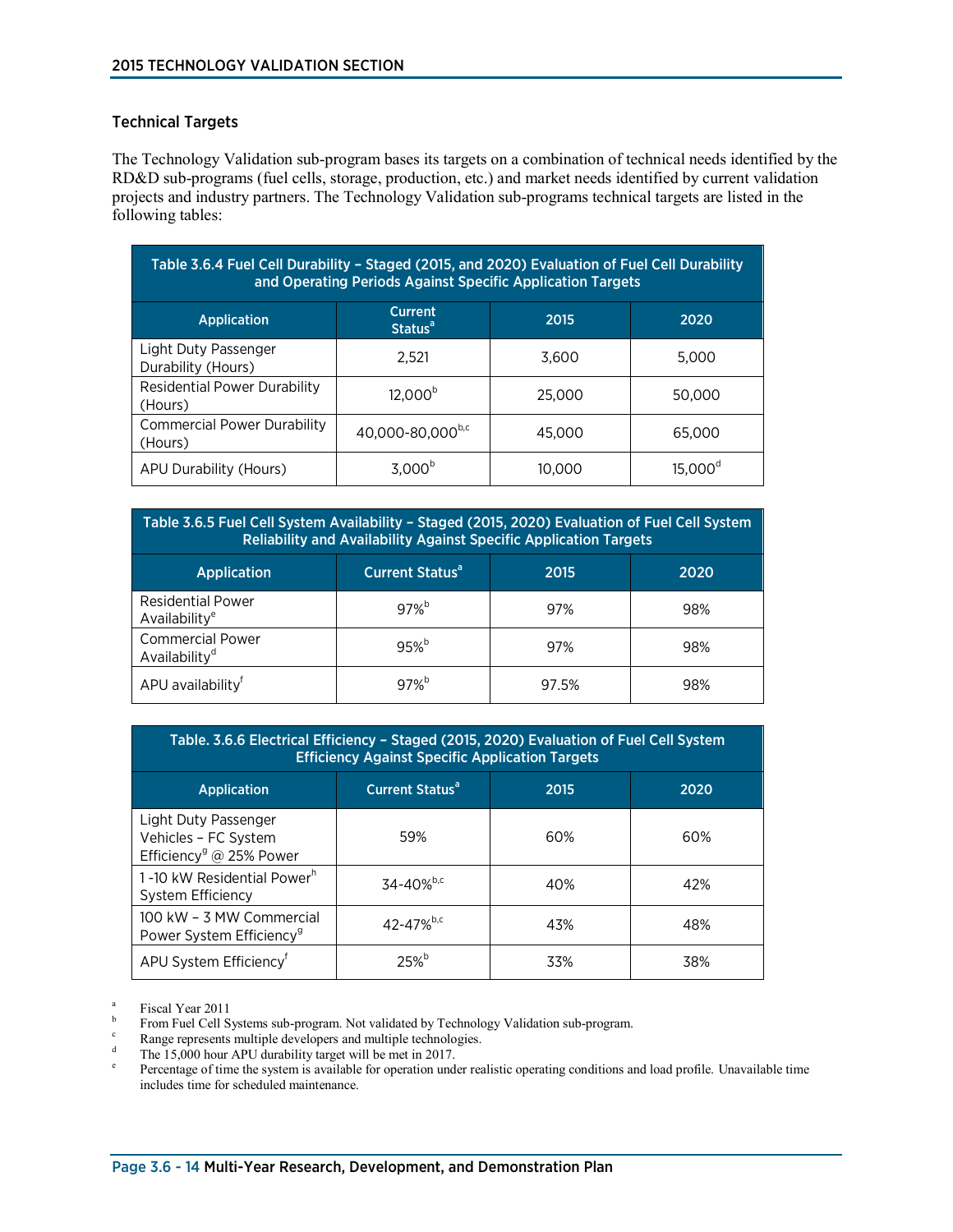- <sup>f</sup> Percentage of time the system is available for operation under realistic operating conditions and load profile. Scheduled
- maintenance does not count against system availability.<br>Electrical energy (direct current) output per lower heating value of fuel input.<br>Electrical energy (alternating current) output per lower heating value of fuel input.
- 

# 3.6.5 Technical Barriers

The following barriers will be addressed by the Technology Validation sub-program to allow fuel cell technologies to progress toward technology readiness.

#### **A. Lack of Fuel Cell Electric Vehicle and Fuel Cell Bus Performance and Durability Data**

In the public domain, statistical data for vehicles that are operated under both controlled and real-world conditions have been successfully collected over the last seven years. Data need to continue to be collected to determine if targets are being met and to determine the state-of-the-art of the technology, such as FCEV system fuel efficiency and economy, thermal/water management integration, fuel cell stack durability, and system durability. Data related to vehicle drivability, operation, and survivability in extreme climates (particularly low temperature start-up and operation in hot/arid climates), should also be collected. Development and testing of complete integrated fuel cell power systems is required to benchmark and validate targets for component development.

#### **B. Lack of Data on Stationary Fuel Cells in Real-World Operation**

In the last decade, installation of fuel cells for CHP applications has grown tremendously worldwide, with the number of new small stationary fuel cells doubling between 2007 and 2008. [8](#page-14-0) However, the number of installations in the U.S. has not grown as quickly. As a result, there is a gap in knowledge of the performance of these systems operating under real-world conditions in the U.S. under multiple usage patterns.

#### **C. Hydrogen Storage**

Innovative packaging concepts, durability, fast-fill, discharge performance, and structural integrity data of hydrogen storage systems that are garnered from user sites need to be provided to the community. Current technology does not provide reasonable cost, efficiency and volume options for stationary applications. An understanding of composite tank operating cycle life and failure mechanisms and the introduction of potential impurities is lacking. Cycle life, storage density, fill-up times, regeneration cycle costs, energy efficiency, and availability of chemical and metal hydride storage systems need to be evaluated in real-world circumstances.

#### **D. Lack of Hydrogen Refueling Infrastructure Performance and Availability Data**

The high cost of hydrogen production from renewable resources, low availability of the hydrogen production systems, and the challenge of providing safe systems including low-cost, durable sensors are early market penetration barriers. Shorter refueling times need to be validated for all the on-board storage concepts including those using up to 700 bar pressure, particularly with hydrogen pre-cooling. Integrated facilities with footprints small enough to be deployed into established refueling infrastructures (existing gasoline stations) need to be designed and implemented. New station technologies (such as composite tank delivery and new compressor technologies) should be evaluated for their performance and cost-effectiveness. Interface technology to fast-fill high pressure tanks requires reliable demonstrations. Small factory-manufactured, skidmounted refueling systems need to be proven as reliable options in low-volume production systems for sparsely populated areas with low anticipated vehicle traffic. Other concepts for energy stations and mid-sized plants (i.e.,  $5,000 - 50,000$  kg H<sub>2</sub>/day), including pipelines or mobile refuelers, needs to be verified with respect to system performance, efficiency, and availability.

<span id="page-14-0"></span> <sup>8</sup> <http://www.fuelcelltoday.com/online/survey?survey=2009-03%2FSmall-Stationary-2009>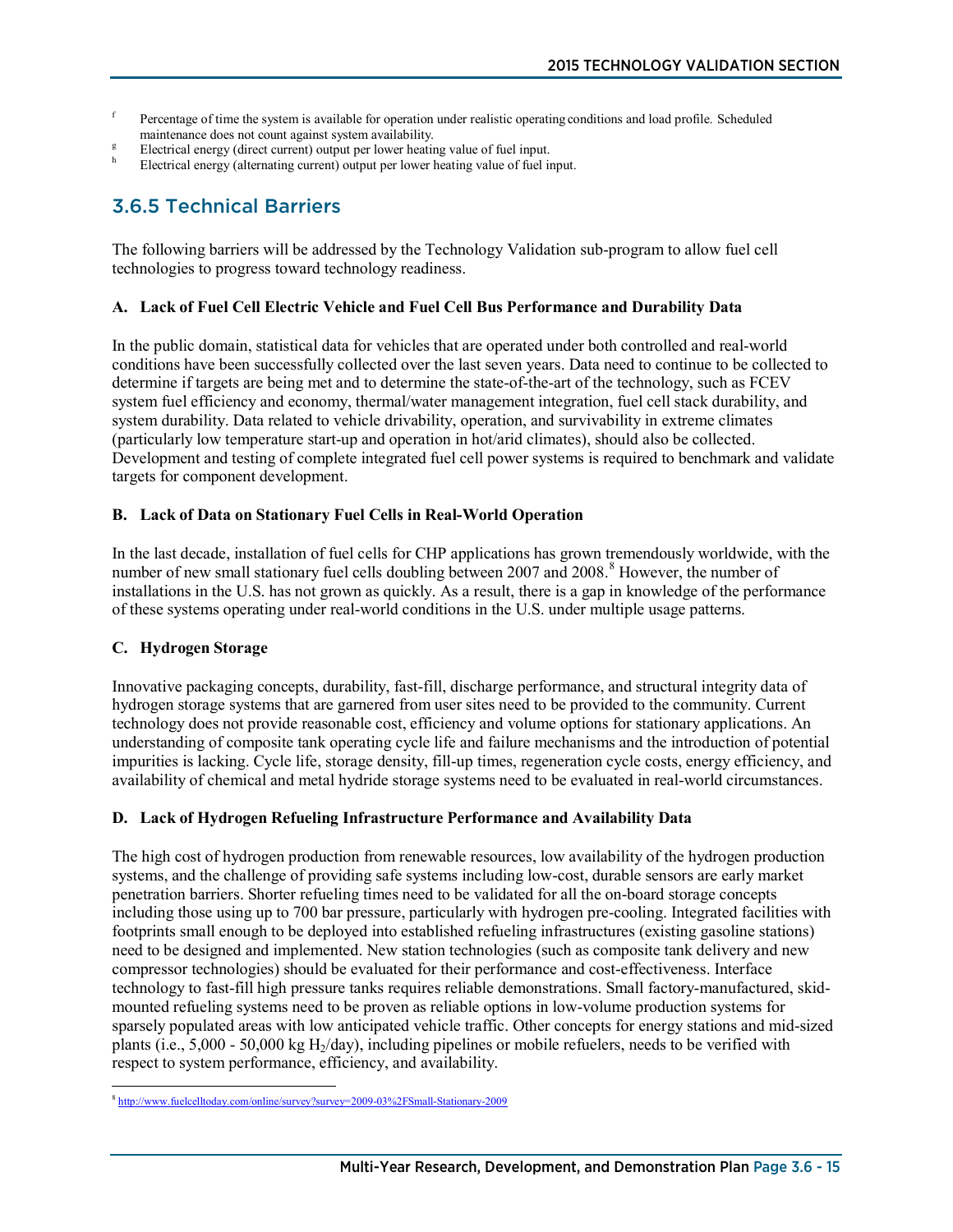#### **E. Codes and Standards**

Lack of adopted or validated codes and standards that will permit the deployment of refueling stations in a cost-effective and timely manner must be addressed. Technology Validation projects will be closely coordinated with Safety, Codes and Standards so that the experience and learning gained in siting systems for technology validation purposes can be captured and disseminated for the benefit of future installations. Additionally, data on the impact of constituent hydrogen impurities on fuel cell and storage systems need to be validated under real-world operating conditions.

#### **F. Centralized Hydrogen Production from Fossil Resources**

There are limited data on the cost, efficiencies, and availabilities of integrated coal-to-hydrogen/power plants with carbon sequestration options. In collaboration with DOE's Office of Fossil Energy, hydrogen delivery systems from such centralized production systems need to be validated and operated. Hydrogen separations at high temperature and high pressure and the integrated impact on the hydrogen delivery system need to be demonstrated and validated.

#### **G. Hydrogen from Renewable Resources**

There is little operational, cost, durability, and efficiency information for large integrated renewable electrolyzer systems that produce hydrogen. The integration of biomass, solar thermochemical and other renewable electrolyzer systems needs to be evaluated. These activities will be conducted in collaboration with other EERE programs.

#### **H. Hydrogen and Electricity Co-Production**

Cost and durability of hydrogen fuel cell or alternative-power production systems and reformer systems for coproducing hydrogen and electricity need to be validated at user sites. Permitting, codes and standards, and safety procedures need to be established for hydrogen fuel cells located in or around buildings and refueling facilities. These systems have no commercial availability, or operational and maintenance experience.

# 3.6.6 Technical Task Descriptions

The technical task descriptions for the Technology Validation sub-program are presented in Table 3.6.7. Concerns regarding safety and environmental effects will be addressed within each task in coordination with the appropriate sub-program. The barriers associated with each task are listed in the "Technical Barriers" section.

| <b>Table 3.6.7 Technical Task Descriptions</b> |                                                                                                                                                                                                                                                                                                                                                                                                                                                                                                     |                 |  |  |
|------------------------------------------------|-----------------------------------------------------------------------------------------------------------------------------------------------------------------------------------------------------------------------------------------------------------------------------------------------------------------------------------------------------------------------------------------------------------------------------------------------------------------------------------------------------|-----------------|--|--|
| <b>Task</b>                                    | <b>Description</b>                                                                                                                                                                                                                                                                                                                                                                                                                                                                                  | <b>Barriers</b> |  |  |
|                                                | <b>Stationary Fuel Cells for Commercial and Residential Power</b><br>Validate performance of stationary fuel cells for commercial and residential<br>$\bullet$<br>power in real-world operation; includes multiple fuel cell technologies, such<br>as polymer electrolyte membrane, solid-oxide, molten carbonate, and<br>phosphoric acid.<br>Perform competitive assessment of performance of fuel cells produced by<br>$\bullet$<br>North American companies compared with the rest of the world. | B, E, H         |  |  |
|                                                | <b>Transportation Fuel Cell Applications</b><br>Validate performance of state-of-the-art fuel cell electric vehicles.<br>Determine the current status of fuel cell bus technologies supported by DOT.<br>$\bullet$<br>Analyze performance and operational data of fuel cell buses in real-world                                                                                                                                                                                                     | A, C, D, E      |  |  |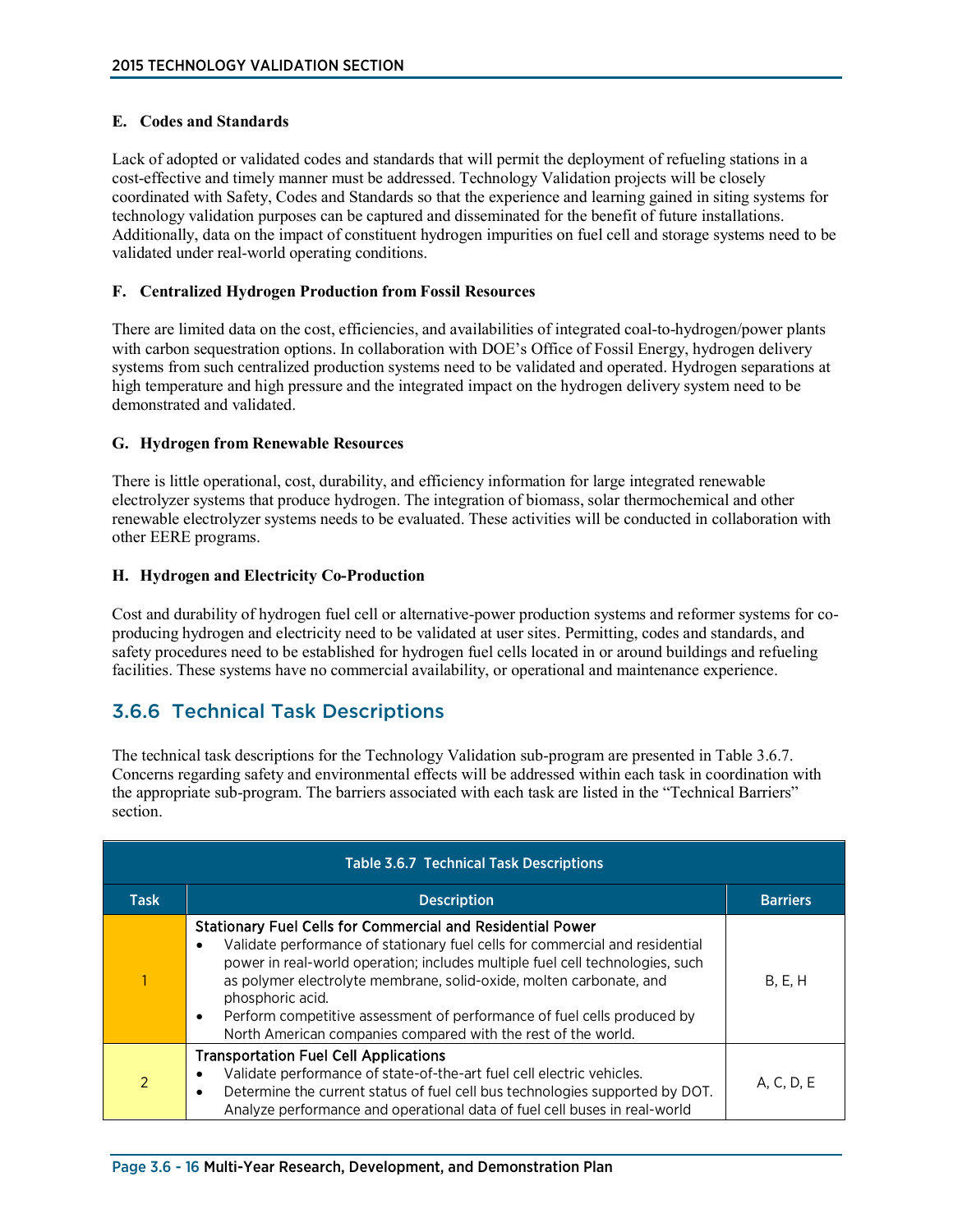| <b>Table 3.6.7 Technical Task Descriptions</b> |                                                                                                                                                                                                                                                                                                                                                                                                                                                                                                                                                                                                                                                    |                           |  |
|------------------------------------------------|----------------------------------------------------------------------------------------------------------------------------------------------------------------------------------------------------------------------------------------------------------------------------------------------------------------------------------------------------------------------------------------------------------------------------------------------------------------------------------------------------------------------------------------------------------------------------------------------------------------------------------------------------|---------------------------|--|
| <b>Task</b>                                    | <b>Description</b>                                                                                                                                                                                                                                                                                                                                                                                                                                                                                                                                                                                                                                 | <b>Barriers</b>           |  |
|                                                | service and compare to conventional technology buses as a baseline. Data<br>include fueling, maintenance, availability, reliability, cost, and descriptions of<br>the fleet's experience with the technology.<br>Validate fuel cell APUs for trucks, ships, and aircraft.                                                                                                                                                                                                                                                                                                                                                                          |                           |  |
| $\overline{3}$                                 | Hydrogen Delivery, Production, and Refueling<br>Validate integrated systems and their ability to deliver low-cost hydrogen,<br>which includes system performance, operation and maintenance, durability,<br>and reliability under real-world operating conditions.<br>Validate and improve H2A economic models to provide feedback to RD&D.<br>$\bullet$<br>Analyze infrastructure data from hydrogen refueling sites to assess<br>$\bullet$<br>technology readiness<br>Analyze advanced energy stations for production of both hydrogen and<br>$\bullet$<br>electricity from renewable and natural gas sources to assess technology<br>readiness. | D, E, F, G, H             |  |
| 4                                              | <b>Technical Analysis</b><br>Collect and analyze data from multiple applications of fuel cell and hydrogen<br>technologies demonstrated with support from and outside of the Office.<br>Publish bi-annual composite data product results to make visible the<br>$\bullet$<br>progress and the remaining technological challenges.<br>Feed current status into cross-cut analysis studies performed by the Systems<br>$\bullet$<br>Analysis sub-program.                                                                                                                                                                                            | A, B, C, D, E, F,<br>G, H |  |

# 3.6.7 Milestones

The following chart shows the interrelationship of milestones and tasks for the Technology Validation subprogram from FY 2012 through FY 2020. The Technology Validation sub-program inputs/outputs are summarized in Appendix B.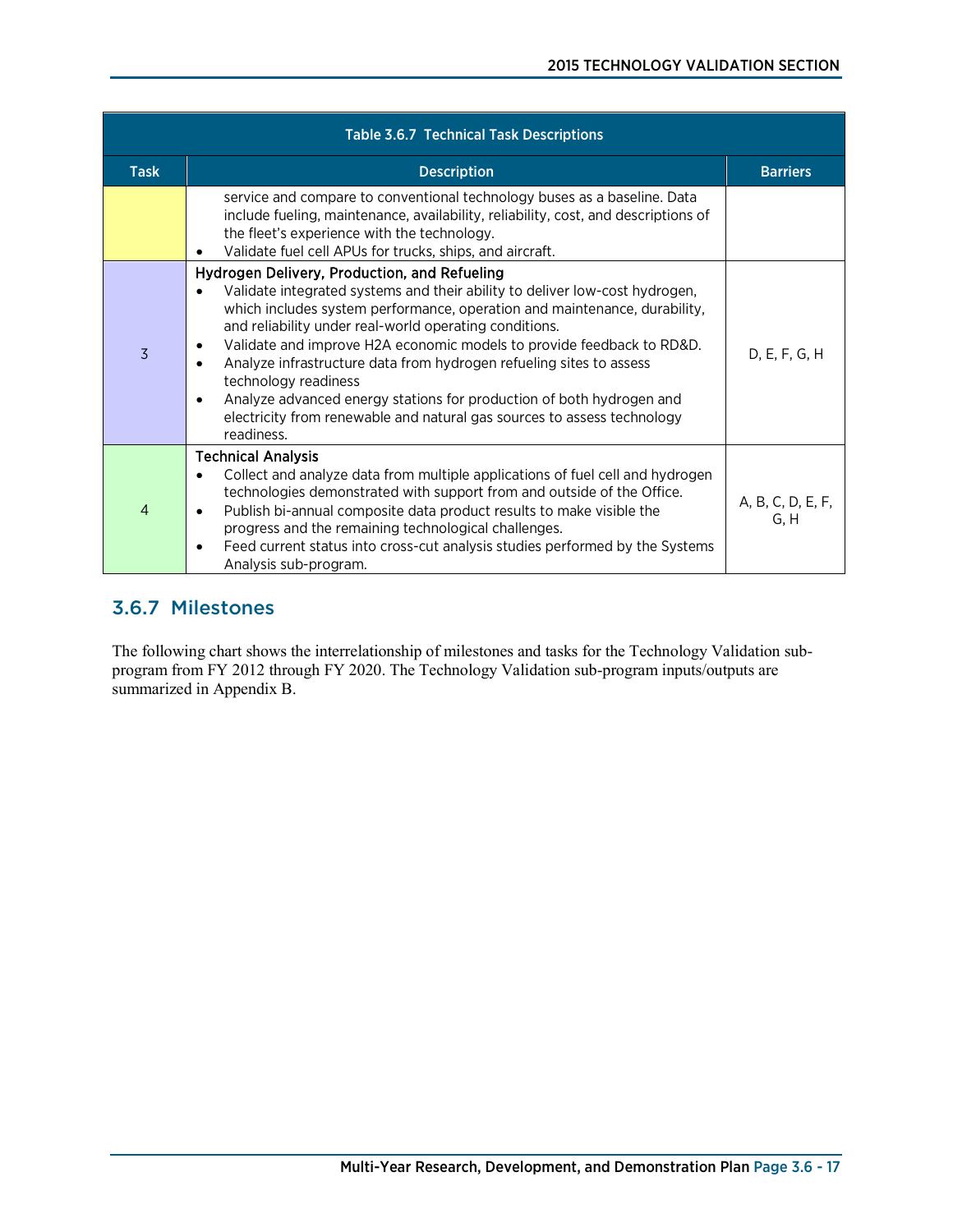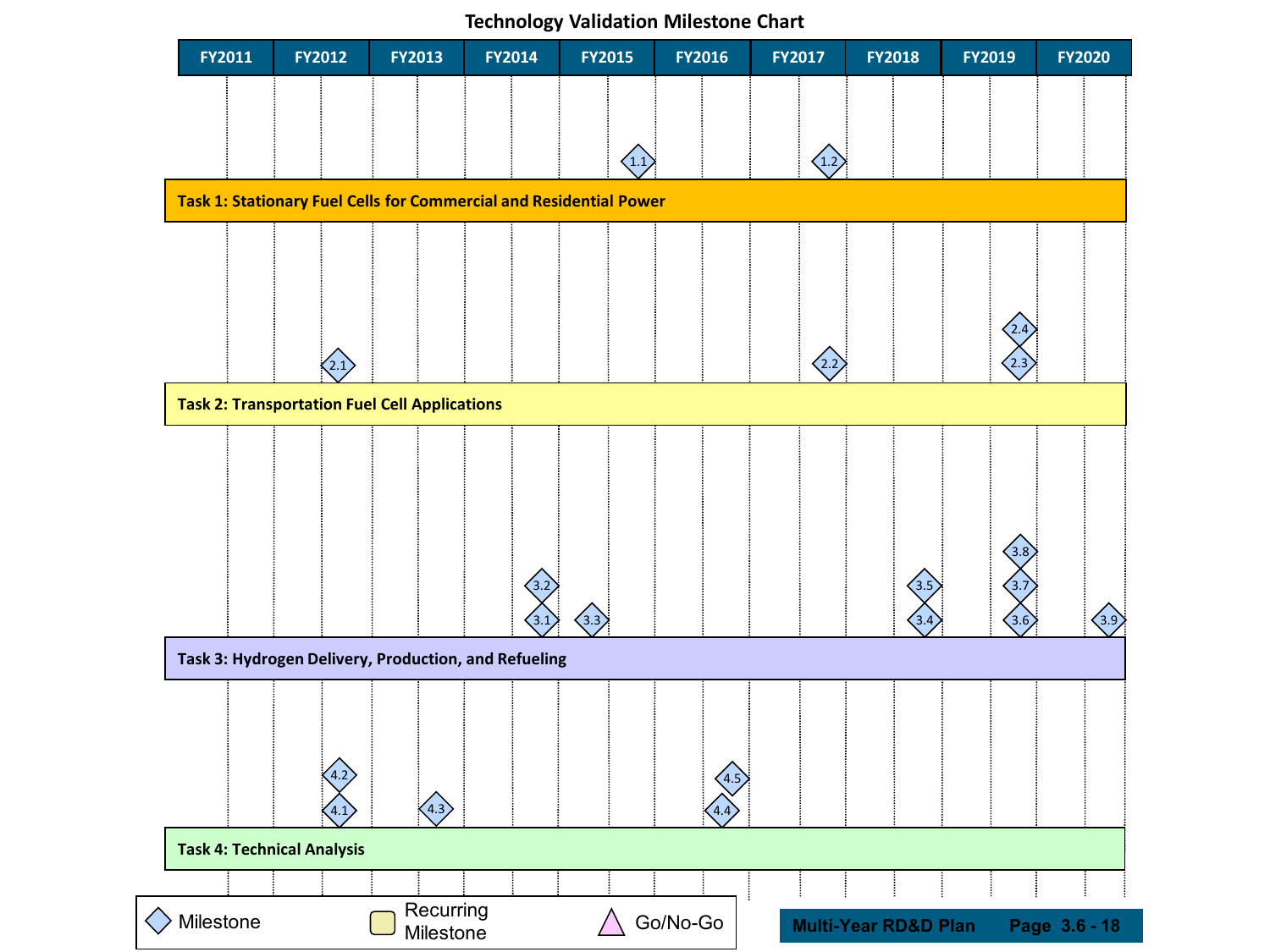|     | <b>Task 1: Stationary Fuel Cells for Commercial and Residential Power</b>                                                                                                                                                                   |
|-----|---------------------------------------------------------------------------------------------------------------------------------------------------------------------------------------------------------------------------------------------|
| 1.1 | Complete validation of residential fuel cell micro CHP systems that demonstrate 40% efficiency and<br>25,000 hour durability. (4Q, 2015)                                                                                                    |
| 1.2 | Complete validation of commercial fuel cell CHP systems that demonstrate 45% efficiency and 50,000<br>hour durability. (4Q, 2017)                                                                                                           |
|     | <b>Task 2: Transportation Fuel Cell Applications</b>                                                                                                                                                                                        |
| 2.1 | Validate achievement of a refueling time of 3 minutes or less for 5 kg of hydrogen at 5,000 psi using<br>advanced communication technology. (3Q, 2012)                                                                                      |
| 2.2 | Validate a fuel cell system for APUs with 15,000-hour durability. (4Q, 2017)                                                                                                                                                                |
| 2.3 | Validate fuel cell electric vehicles achieving 5,000-hour durability (service life of vehicle) and a driving<br>range of 300 miles between fuelings. (4Q, 2019)                                                                             |
| 2.4 | Validate onboard storage system achieving 5.5% weight capacity and an energy density of 1,300 Wh/L.<br>(4Q, 2019)                                                                                                                           |
|     | Task 3: Hydrogen Delivery, Production, and Refueling                                                                                                                                                                                        |
| 3.1 | Validate stationary fuel cell system that co-produces hydrogen and electricity with 40,000-hour durability<br>while maintaining a minimum of 40% overall efficiency. (4Q, 2014)                                                             |
| 3.2 | Validate novel hydrogen compression technologies or systems capable of >200 kg/day that could lead to<br>more cost-effective and scalable (up to 500 kg/day fueling station solutions for motive applications. (4Q,<br>2014)                |
| 3.3 | Validate large scale (>100 kg/day) integrated wind-to-hydrogen production system. (2Q, 2015).                                                                                                                                               |
| 3.4 | Validate station compression technology provided by delivery team. (4Q, 2018)                                                                                                                                                               |
| 3.5 | Validate distributed production of hydrogen from renewable liquids at a projected cost of \$5.00/gge and<br>from electrolysis at a projected cost of \$3.70 with an added delivery cost of <\$4/gge. (4Q, 2018)                             |
| 3.6 | Validate liquefaction technology provided by the delivery team. (4Q, 2019)                                                                                                                                                                  |
| 3.7 | Validate pipeline technology provided by the delivery team. (4Q, 2019)                                                                                                                                                                      |
| 3.8 | Validate reduction of cost of transporting hydrogen from central production to refueling sites to<br><\$0.90/gge. (4Q, 2019)                                                                                                                |
| 3.9 | Validate large-scale system for grid energy storage that integrates renewable hydrogen generation and<br>storage with fuel cell power generation by operating for more than 10,000 hours with a round-trip<br>efficiency of 40%. (4Q, 2020) |